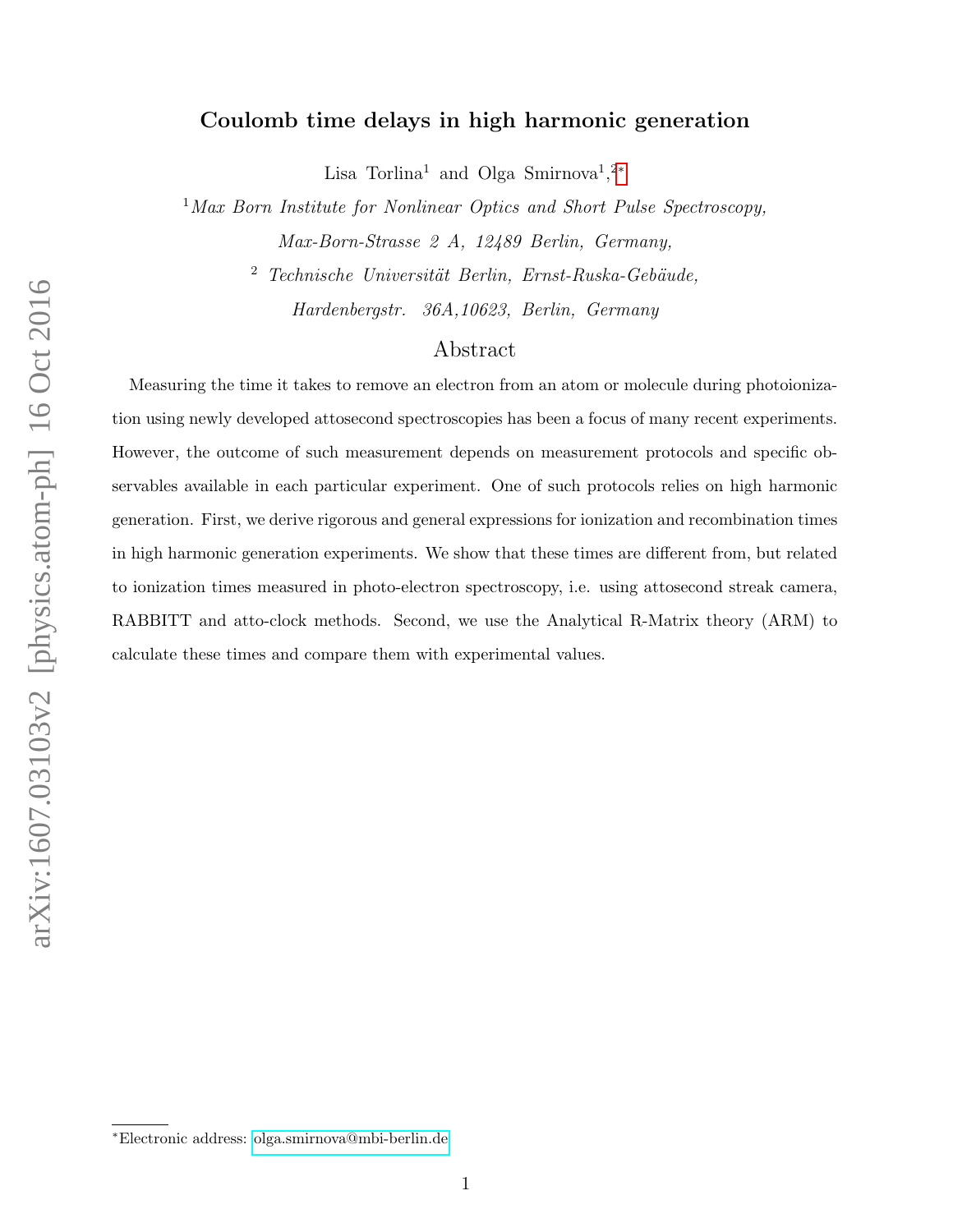#### I. INTRODUCTION

The problem of time-resolving the removal of an electron during photoionization and studying time-delays associated with this process is an intriguing one [\[1\]](#page-18-0). Besides the fundamental implications for our understanding of atom-light interaction, such measurements have the capacity to serve as a sensitive probe of multielectron dynamics [\[2,](#page-18-1) [3\]](#page-18-2) and have an important role to play in calibrating attosecond recollision-based pump-probe experiments [\[4\]](#page-18-3).

Indeed, recent experimental developments – including the attosecond streak camera [\[5\]](#page-18-4), the attoclock [\[6,](#page-19-0) [7\]](#page-19-1), attosecond transient absorption [\[8\]](#page-19-2), RABBIT [\[9–](#page-19-3)[11\]](#page-19-4) and high harmonic spectroscopy  $[4, 12, 13]$  $[4, 12, 13]$  $[4, 12, 13]$ , – have made it possible to measure ionization times down to the level of tens of attoseconds, both in the one-photon [\[5,](#page-18-4) [9,](#page-19-3) [10\]](#page-19-7) and multi-photon regimes  $[4, 6-8, 12-14]$  $[4, 6-8, 12-14]$  $[4, 6-8, 12-14]$  $[4, 6-8, 12-14]$  $[4, 6-8, 12-14]$ . In each case, however, a thorough theoretical understanding  $[15-21]$  of the underlying physics has been crucial to correctly interpret the experimental results. To extract time information from the data, it is necessary to formulate a connection between the classical concept of time, the quantum wavefunction and the experimental observables. The reconstructed times are inherently very sensitive to the way in which this is done.

In the one-photon case, the theoretical basis for doing so is now well-established (e.g. see [\[1,](#page-18-0) [22\]](#page-20-1)). Ionization is thought of as a half-scattering process and time delays are defined in terms of the Eisenbud-Wigner-Smith (EWS) time [\[23,](#page-20-2) [24\]](#page-20-3): the derivative of the scattering phase-shift of the photoelectron with respect to its energy

<span id="page-1-0"></span>
$$
\Delta t_{WS} = -\frac{d\phi}{dE}.\tag{1}
$$

In the multiphoton regime, however, the situation is notably less straightforward. If we think of ionization as a tunnelling process, we are presented with a number of different possible definitions for the tunnelling time, and it is not clear from the outset which is the 'correct' time to use (e.g. see [\[25–](#page-20-4)[27\]](#page-20-5)). What's more, the use of any of these definitions in the context of strong field ionization necessarily restricts us to the tunnelling limit. It is not clear 'a-priori' how to take non-adiabatic effects into account or investigate how time delays are affected as we move towards the few-photon limit [\[28\]](#page-21-0).

Alternatively, the concept of ionization time arises in another way within certain analytical approaches to strong field ionization. These include the widely used and broadly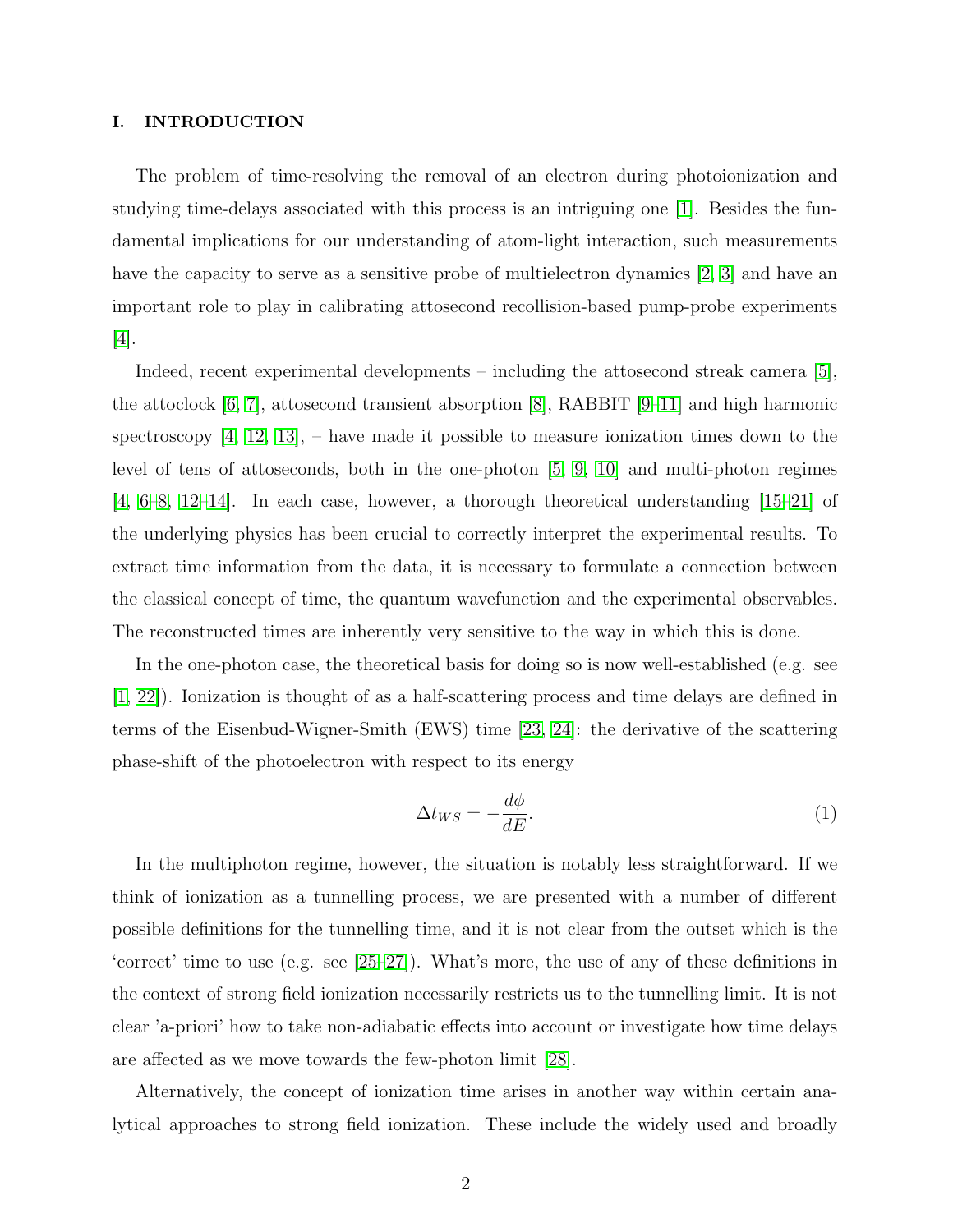successful strong field approximation (SFA) – which we use here as an umbrella term for the related work of Keldysh [\[29\]](#page-21-1), Perelomov, Popov and Terent'ev [\[30,](#page-21-2) [31\]](#page-21-3), Faisal [\[32\]](#page-21-4) and Reiss [\[33\]](#page-21-5) – as well as the more recently developed analytical R-matrix (ARM) method [\[34–](#page-21-6) [39\]](#page-21-7). The latter is a fully quantum theory that is able to accurately describe the long-range interaction between the outgoing electron and the core – the absence of which is the main limitation of the SFA. In each of these approaches, it is necessary to integrate over a time variable that describes the instant at which the bound electron first interacts with the field. In analytical approaches, the integral is typically evaluated using the saddle point method, and the real part of the complex saddle point solution  $t_i = \text{Re}[t_i]$  can then be interpreted as the most probable time of ionization – that is, the time at which the electron appeared in the continuum. The concept of saddle point time as ionization time also features in the Coulomb-corrected SFA approach (CCSFA) [\[40,](#page-21-8) [41\]](#page-21-9) (see also recent review [\[42\]](#page-22-0) and recent update of the theory [\[43\]](#page-22-1)), which takes the SFA ionization amplitude as its starting point

Recently, the above idea was applied to analyse [\[3\]](#page-18-2) the results of the attoclock experiments [\[6,](#page-19-0) [7,](#page-19-1) [14\]](#page-19-8). The basic premise here relies on using short pulses of circularly or nearly-circularly polarized light to induce ionization and deflect electrons in different directions, depending on their time of ionization [\[6,](#page-19-0) [7\]](#page-19-1). In order to reconstruct the ionization time  $t_i$ , it is necessary to establish its relationship to the observed angle and momentum at the detector  $(\theta, p)$ . This was possible in ARM using the saddle point analysis, yielding the following expression [\[3\]](#page-18-2):

$$
t_i = \left(\frac{\theta}{\omega} + \Delta t^{\text{env}}(\theta, p)\right) + \Delta t^C(\theta, p),\tag{2}
$$

where

<span id="page-2-0"></span>
$$
\Delta t^C = -\frac{\partial \phi^C}{\partial I_p},\tag{3}
$$

 $\phi^C$  is the phase accumulated by the outgoing electron due to its interaction with the ionic core,  $I_p$  is the ionization potential of the bound state from which the electron escaped, and  $\Delta t^{\text{env}}(\theta, p)$  is a small correction due to the shape of the pulse envelope. Expression [3](#page-2-0) has also been derived within the ARM method in Ref. [\[37\]](#page-21-10). Applying this relationship to the results of ab initio numerical experiments, it was possible to show that there are no time delays associated with the tunnelling process itself, at least for the simplest case of the hydrogen atom. However, delays  $\Delta t^C$  due to the electron-core interaction could be important and generally cannot be neglected, especially in the case when two-electron excitations lie close to the first ionization threshold [\[3\]](#page-18-2).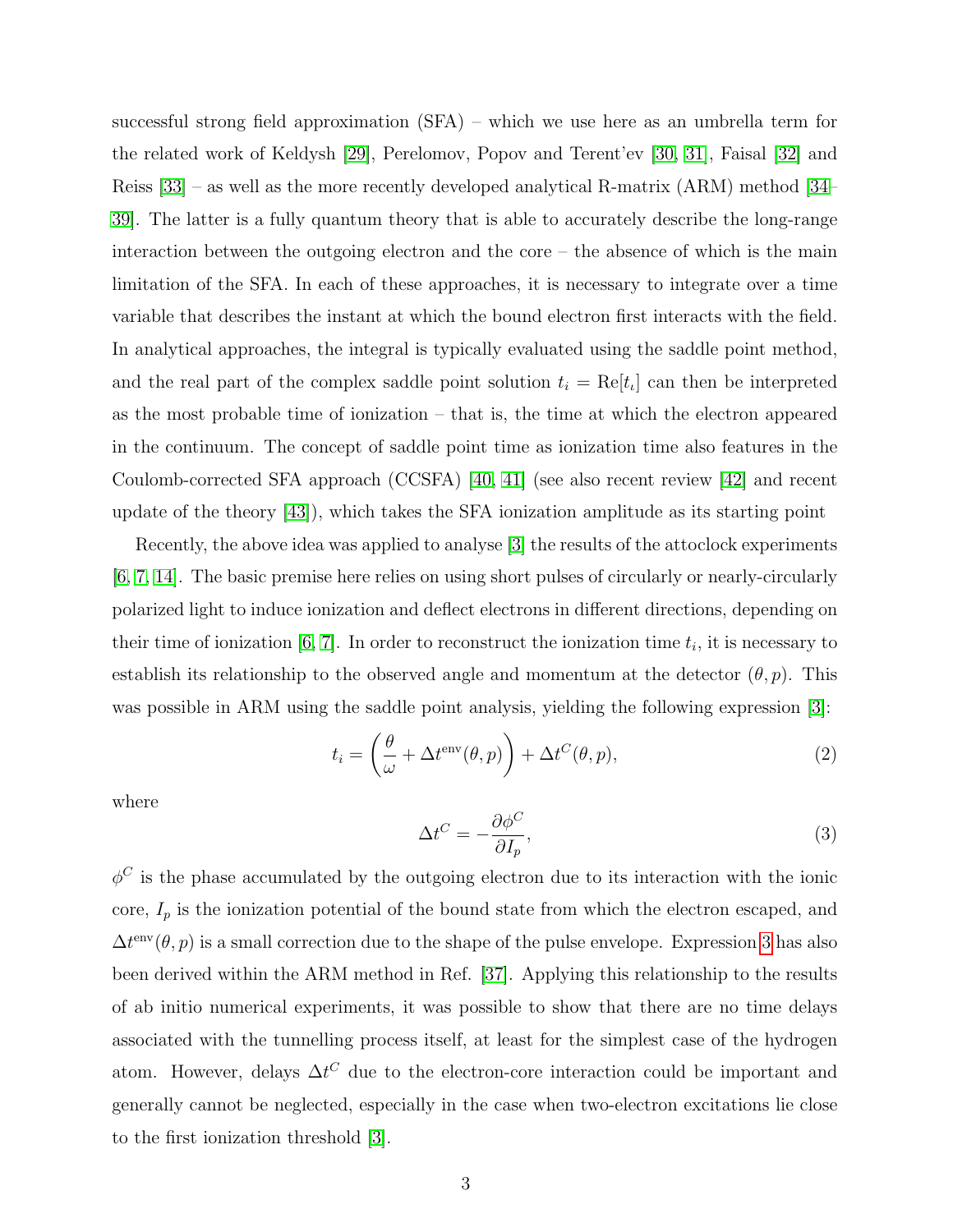In fact Eq.[\(3\)](#page-2-0), which we can think of as the delay accumulated in a long-range potential compared to a short-range potential, coincides with an expression for ionization delay derived in an entirely different way. In [\[28\]](#page-21-0), the idea of the Larmor clock – originally proposed in the context of tunnelling times – was applied to ionization. It was shown to reduce to the EWS time in the single-photon limit and reproduce Eq.[\(3\)](#page-2-0) in the strong field regime. Thus, the different definitions for times are not unrelated: there is a link between the saddle point-based ionization time, the Larmor tunnelling time and the EWS single-photon delay.

The attoclock, however, is not the only means by which ionization times can be measured in the strong field regime. Two-colour high harmonic spectroscopy experiments offer another elegant and powerful approach to this problem, using a weak probe pulse to perturb the ionization dynamics in a controlled way [\[4\]](#page-18-3). In light of this, a number of questions naturally arise. Are the times measured in HHG the same as those measured by the attoclock? If not, how are they related? How does the electron-core interaction imprint itself on the ionization and recombination times in this case?

Here, we address these questions by extending the saddle point analysis discussed above to HHG. After briefly reviewing the basic approaches for describing time in HHG in Section [II,](#page-3-0) we present a general analysis that incorporates electron-core interaction in Section [III.](#page-6-0) In Section [IV,](#page-7-0) we discuss how the calculation can be implemented in practice using ARM. We present and discuss the results of such a calculation in Sections [V,](#page-10-0)[VI.](#page-12-0) Section [VII](#page-14-0) concludes the work.

# <span id="page-3-0"></span>II. IONIZATION AND RECOMBINATION TIMES IN HHG: A BRIEF OVERVIEW

#### A. The classical model

The simplest theoretical description of ionization time in the context of HHG comes from the classical model, which describes the process in terms of three steps: tunnel ionization, classical propagation in the continuum and recombination. In the standard classical, socalled three-step model [\[44\]](#page-22-2), (see also pertinent refs. [\[45–](#page-22-3)[48\]](#page-22-4)) electron-core interaction is neglected during the classical propagation step, and it is assumed that the electron starts its continuum motion with a velocity of zero. If we also assume that recombination occurs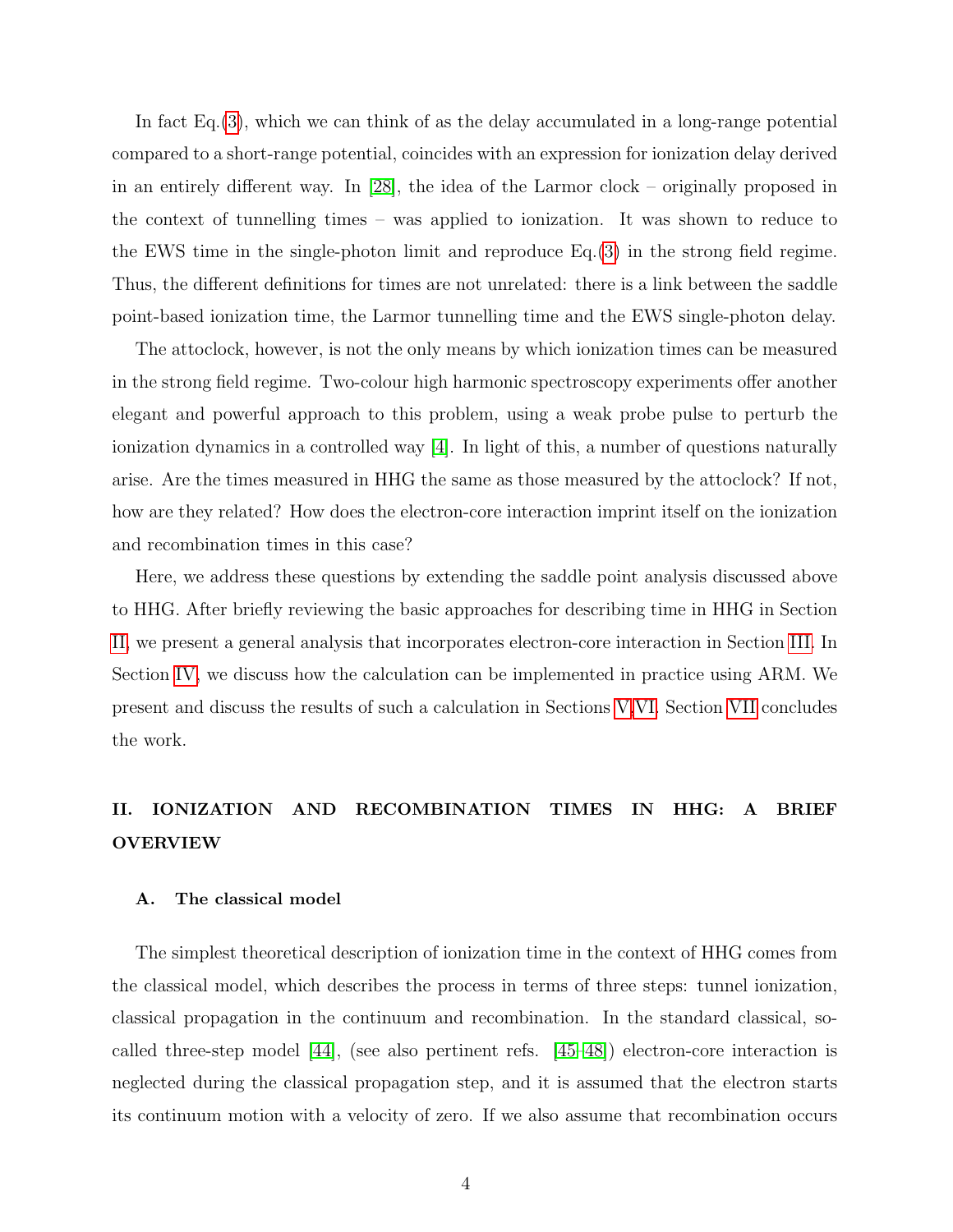when the electron returns to its starting point and relate its kinetic energy at this instant with the energy of the emitted photon, we obtain the following three equations:

<span id="page-4-2"></span><span id="page-4-0"></span>
$$
\mathbf{v}(t_i) = 0 \tag{4}
$$

$$
\int_{t_i}^{t_r} \mathbf{v}(t)dt = 0
$$
\n(5)

<span id="page-4-1"></span>
$$
\frac{1}{2}v(t_r)^2 = E_{\omega} - I_p,
$$
\n(6)

where  $\mathbf{v}(t) = \mathbf{p} + \mathbf{A}(t)$  is the electron velocity, **A** is the vector potential that describes the laser field  $\mathcal{E} = -\frac{\partial \mathbf{A}}{\partial t}$ , and  $E_{\omega} = N\omega$  is the energy of the emitted photon.

For any given photon energy  $E_{\omega}$ , the above equations can be solved for the ionization time  $t_i$ , the recombination time  $t_r$  and the canonical momentum **p**. As such, we can associate an ionization and recombination time to each harmonic number: this defines the mapping between experimental observable and time in this case. However, although excellent as a first approximation, this model is clearly rather crude. It artificially matches a quantum mechanical description of the ionization step with classical propagation, assumes very simple initial conditions for the electron's continuum motion and ignores the influence of the positively charged ionic core. It is not surprising, therefore, that a comparison of the above predictions with times obtained in high harmonic spectroscopy experiments revealed a notable discrepancy [\[4\]](#page-18-3).

#### B. The strong field approximation (SFA)

As mentioned in the introduction, the SFA offers a more sophisticated quantum approach to the problem of time in strong field ionization, which is based on saddle point analysis. In essence, the key approximation of the SFA is to neglect the interaction between the electron and its parent ion after the instant ionization or, equivalently, to assume that the core potential is short range. Doing so, the induced dipole can be expressed as [\[49\]](#page-22-5):

<span id="page-4-3"></span>
$$
\mathbf{D}(N\omega) = -i \int dt \int d\mathbf{p} \int dt' P(t', t, \mathbf{p}) e^{iE_{\omega}t} e^{-iI_p(t-t')} e^{-iS_V(t, t', \mathbf{p})}, \tag{7}
$$

where  $S_V$  is the Volkov phase

$$
S_V = \frac{1}{2} \int_t^{t'} v^2(\tau) \, d\tau,\tag{8}
$$

and  $P$  is a prefactor that varies relatively slowly. The times  $t'$  and  $t$  over which we integrate can be associated with ionization and recombination respectively.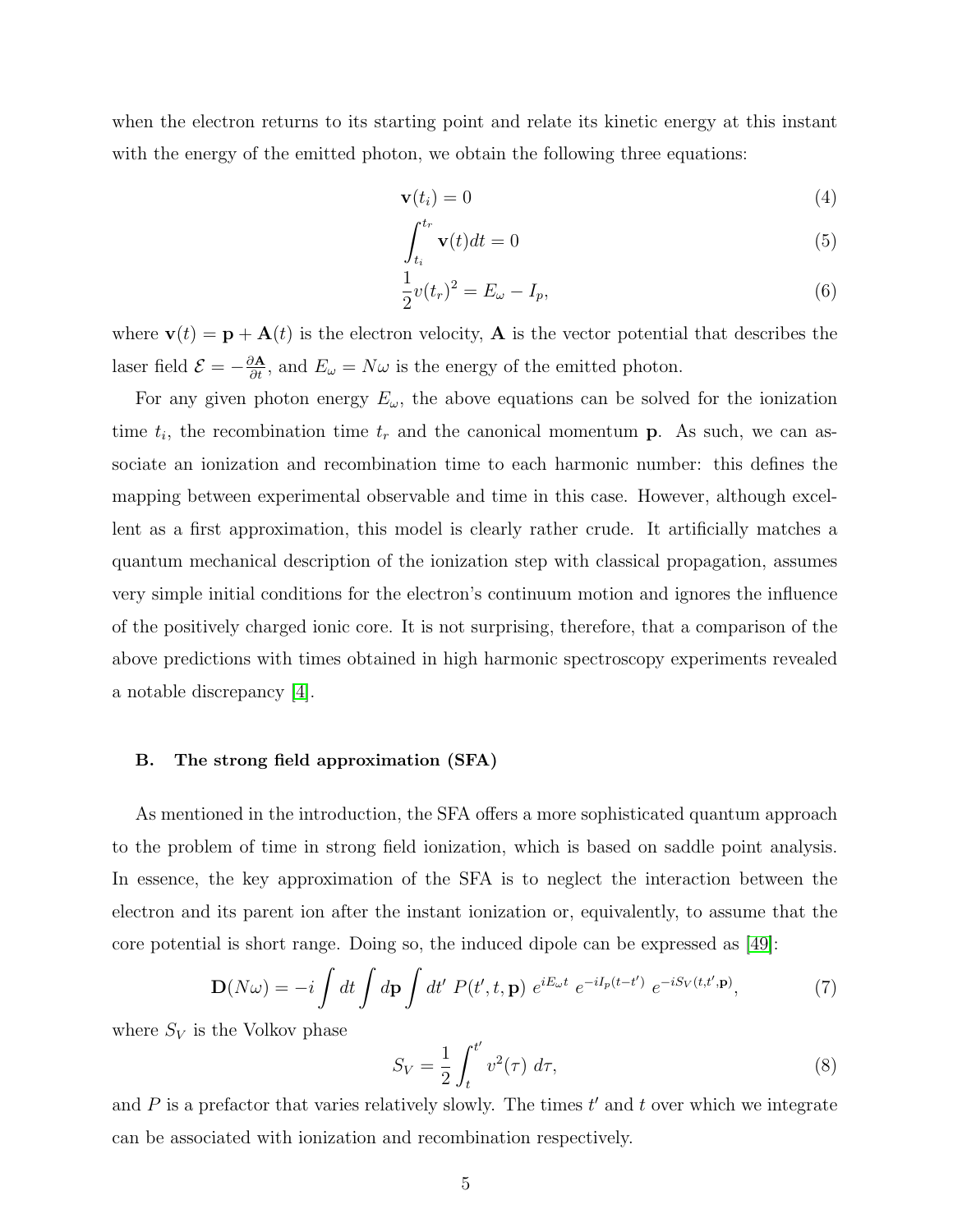The presence of a large phase, which leads to rapid oscillations of the integrand, makes it possible to evaluate the above integral using the saddle point method. It tells us that the integral will be accumulated predominantly in the vicinity of points where the derivative of the phase vanishes, which are defined by the saddle point equations [\[49,](#page-22-5) [50\]](#page-22-6):

<span id="page-5-2"></span><span id="page-5-0"></span>
$$
\frac{\partial S_V}{\partial t'} = I_p \tag{9}
$$

$$
\frac{\partial S_V}{\partial \mathbf{p}} = 0 \tag{10}
$$

<span id="page-5-1"></span>
$$
\frac{\partial S_V}{\partial t} = E_\omega - I_p. \tag{11}
$$

We shall denote the solutions to these equations by  $t_i^0$ ,  $\mathbf{p}_s^0$ ,  $t_\rho^0$ .

In fact, it is easy to check that Eq.[\(10\)](#page-5-0) and Eq.[\(11\)](#page-5-1) coincide exactly with Eq.[\(5\)](#page-4-0) and Eq.[\(6\)](#page-4-1) from the classical model, while Eq.[\(9\)](#page-5-2) is a modified version of Eq.[\(4\)](#page-4-2):  $v^2(t') = -2I_p$ . The latter, in fact, gives rise to a key difference between the two descriptions. Whereas the solutions in the classical model are fully real, their counterparts in SFA are complex in general (see e.g. discussion in [\[51,](#page-22-7) [52\]](#page-22-8), ). Nevertheless, as mentioned in the introduction, the real parts of the saddle point solutions come with an interpretation. (This interpretation is particularly transparent in case of short-range potentials, where similar analysis yields excellent agreement with numerical calculations for attoclock [\[3\]](#page-18-2)). We can associate  $t_i^0$  =  $\text{Re}[t_{\iota}^0], \mathbf{p}^0 = \text{Re}[\mathbf{p}_{\iota}^0]$  and  $t_{r}^0 = \text{Re}[t_{\rho}^0]$  with the time of ionization, canonical momentum and time of recombination respectively. As such, Eq.[\(9\)](#page-5-2)-[\(11\)](#page-5-1) again define a mapping between time and harmonic number, albeit a somewhat different one.

Using this model, it was shown that agreement with times reconstructed from high harmonic spectroscopy experiments is notably improved [\[4\]](#page-18-3). However, what both the classical model and the SFA have in common is the neglect of the electron-core interaction throughout the electron's motion in the continuum. In the context of the attoclock, we have seen that this is not sufficient: ignoring the influence of the core potential on saddle point solutions leads to qualitatively and quantitatively incorrect results [\[3\]](#page-18-2). Motivated by this, let us now consider how the above solutions are modified if we allow for an electron-core interaction term.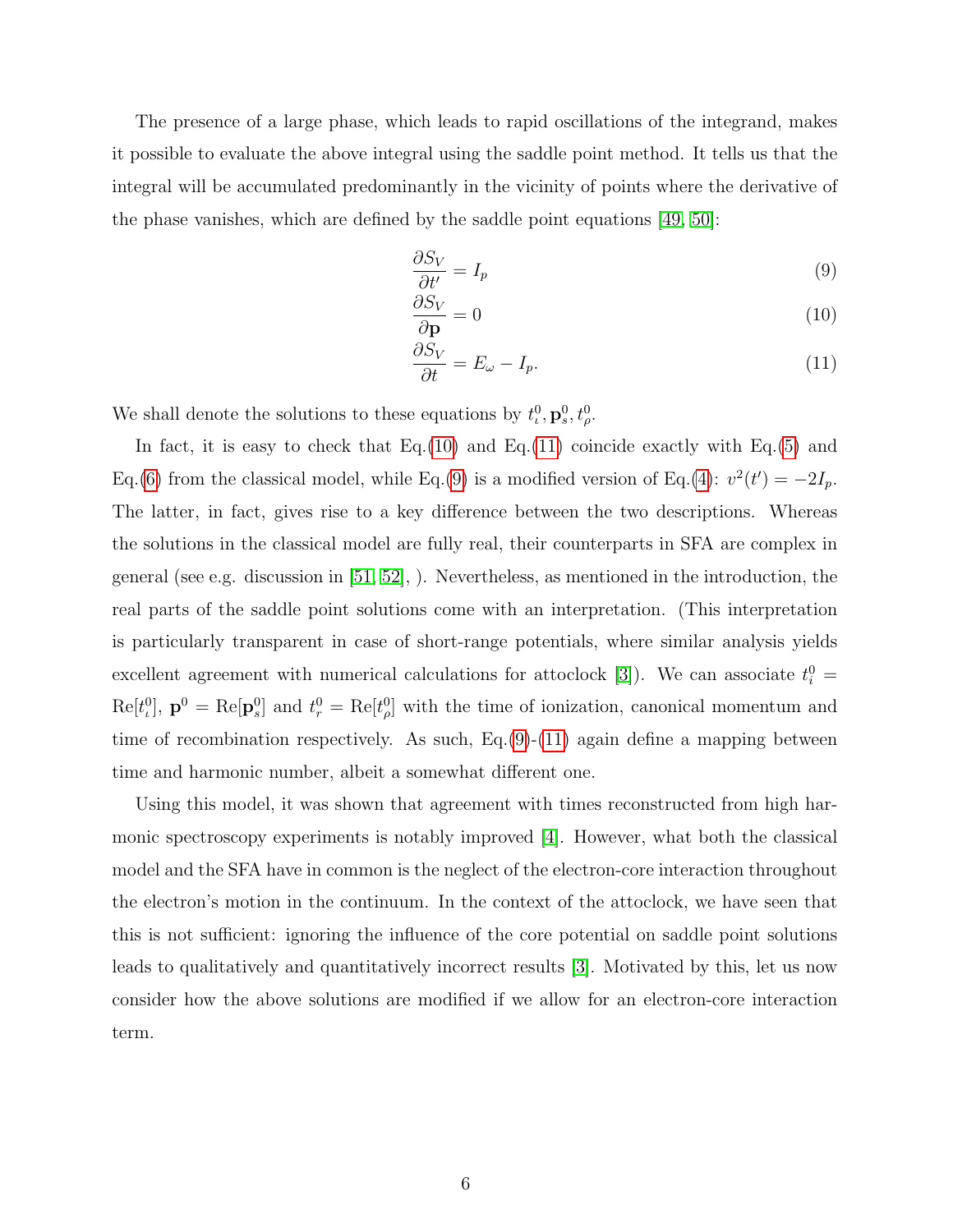# <span id="page-6-0"></span>III. INFLUENCE OF ELECTRON-CORE INTERACTION ON TIMES IN HHG: A GENERAL ANALYSIS

Within ARM, we know that the SFA expression for the ionization amplitude – the analogous quantity to the induced dipole given by  $Eq.(7)$  $Eq.(7)$  – is modified by the addition of a Coulomb phase  $e^{-iW_C}$  [\[34\]](#page-21-6). Let us now consider what a term of this nature would imply for times in HHG.

In particular, suppose that the integral in Eq.[\(7\)](#page-4-3) now includes some additional factor  $e^{-iF(t',t,\mathbf{p})}$ , which accounts for the interaction between the active electron and the core. Although ARM provides us with an explicit expression for  $F$ , which we shall return to in Section [IV,](#page-7-0) we shall keep the analysis general for the time being. We assume only that  $F$ is small compared to  $S_V$  and allow it to be complex in general. The real part of F then specifies the phase, which we shall denote by  $\phi$ .

The saddle point equations [\(9\)](#page-5-2)-[\(11\)](#page-5-1) are modified as follows

<span id="page-6-3"></span>
$$
\frac{\partial S_V}{\partial t'} + \frac{\partial F}{\partial t'} = I_p \tag{12}
$$

$$
\frac{\partial S_V}{\partial \mathbf{p}} + \frac{\partial F}{\partial \mathbf{p}} = 0 \tag{13}
$$

<span id="page-6-4"></span>
$$
\frac{\partial S_V}{\partial t} + \frac{\partial F}{\partial t} = E_\omega - I_p,\tag{14}
$$

and since F is small compared to  $S_V$ , we can search for solutions of the form  $(t_t^0 + \Delta t_t, p_s^0 +$  $\Delta p_s, t_\rho^0 + \Delta t_\rho$ , where  $(t_\iota^0, p_s^0, t_\rho^0)$  satisfy Eq. [\(9\)](#page-5-2)-[\(11\)](#page-5-1). Expanding about the SFA saddle points, keeping only first order terms in  $F$ , and using the chain rule to rewrite the derivatives, we arrive at the following result (see Appendix):

<span id="page-6-2"></span><span id="page-6-1"></span>
$$
\Delta t_{\iota} = -\frac{\partial F}{\partial I_p} - \frac{\partial F}{\partial E_{\omega}}\tag{15}
$$

$$
\Delta t_{\rho} = -\frac{\partial F}{\partial E_{\omega}}.\tag{16}
$$

In general, since  $F$  is complex, these corrections will also be complex. However, as before, we can assign an interpretation to their real parts:  $\Delta t_i = \text{Re}[\Delta t_i]$  and  $\Delta t_r = \text{Re}[\Delta t_i]$  encode the delays due to the electron-core interaction imprinted upon ionization and recombination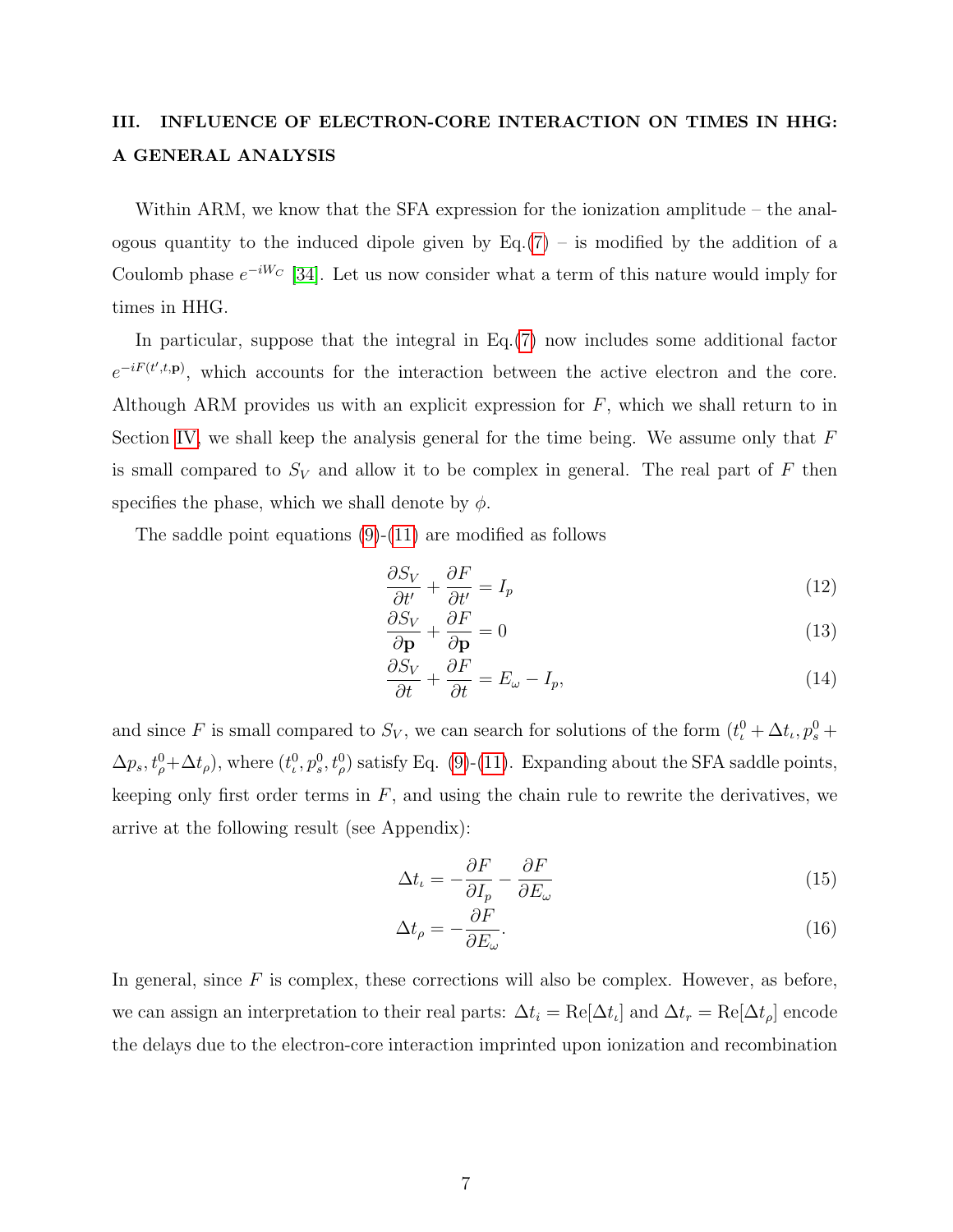times respectively:

$$
\Delta t_i = -\frac{\partial \phi}{\partial I_p} - \frac{\partial \phi}{\partial E_\omega} \tag{17}
$$

$$
\Delta t_r = -\frac{\partial \phi}{\partial E_\omega}.\tag{18}
$$

There are a few things worth noting about the above results. First, notice that the expression for the correction to the recombination time,  $\Delta t_r = -\partial \phi / \partial E_\omega$ , is reminiscent of the EWS time given by Eq.[\(1\)](#page-1-0). Indeed, we can understand this if we recall that recombination is simply single-photon ionization run in reverse. Varying with respect to the photon energy is directly equivalent to varying with respect to the kinetic energy of the recombining electron. Second, note that the correction to ionization time in HHG,  $\Delta t_i = -\partial \phi / \partial I_p - \partial \phi / \partial E_\omega$ , has an extra term compared to its counterpart in strong field ionization given by Eq.[\(3\)](#page-2-0). Subtracting the above expressions for  $\Delta t_r$  and  $\Delta t_i$  yields

$$
\Delta t_r - \Delta t_i = \Delta (t_r - t_i) = \frac{\partial \phi}{\partial I_p}.
$$
\n(19)

In other words, the derivative of the phase with respect to the ionization potential in HHG tells us how much more (or less) time the electron will spend in the continuum before it recombines, as a consequence of electron-core interaction.

## <span id="page-7-0"></span>IV. COULOMB CORRECTIONS IN HHG USING ARM

Keeping the function F unspecified, this is as far as we can  $g_0$  – if we want to determine the corresponding time delays in practice, we must evaluate  $F$  explicitly. Luckily, this is precisely what ARM allows us to do.

In particular, ARM tells us that in strong field ionization  $e^{-iF}$  is replaced by  $e^{-iW_C^{\text{SFI}}},$ where

<span id="page-7-1"></span>
$$
W_C^{\text{SFI}}(\mathbf{p}, T) = \int_{t_{\kappa}}^T dt' \ U(\mathbf{r}_s(\mathbf{p}, t')), \qquad (20)
$$

**p** is the electron momentum measured at the detector, T is the time of observation,  $U(\mathbf{r})$  is the core potential and  $r_s$  is the Coulomb-free electron trajectory,

$$
\mathbf{r}_s(\mathbf{p},t') = \int_{t_\iota}^{t'} (\mathbf{p} + \mathbf{A}(t'')) dt''.
$$
 (21)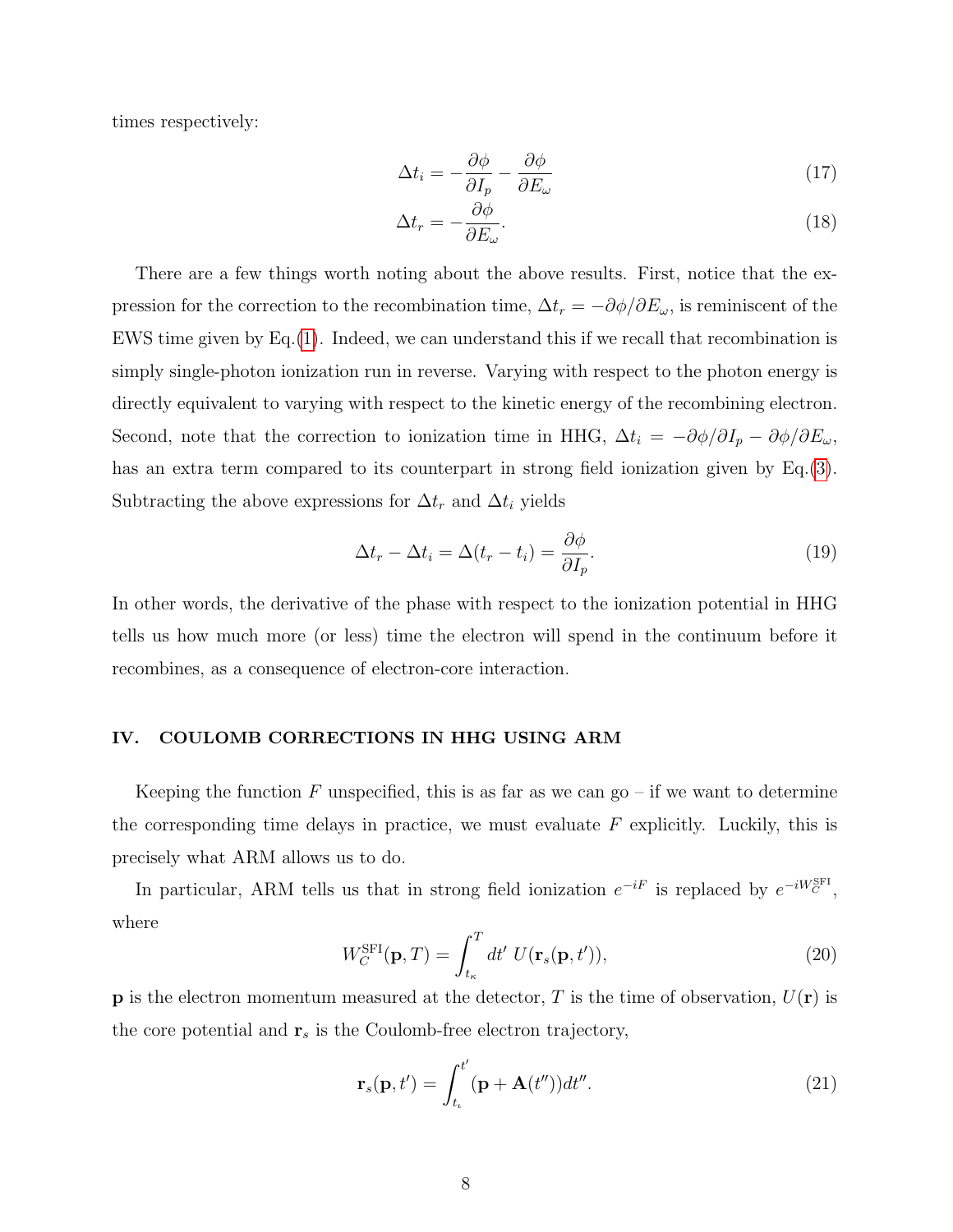$W_C^{\text{SFI}}$  is the electron action assosiated with the Coulomb-laser coupling [\[53,](#page-22-9) [54\]](#page-22-10). The lower limit of the integral in Eq.[\(20\)](#page-7-1),  $t_{\kappa} = t_{\iota} - i/\kappa^2$ , is determined by the boundary-matching procedure for the outgoing electron [\[34,](#page-21-6) [37\]](#page-21-10).

The purpose of the matching procedure is to avoid using  $W_C^{\text{SFI}}$  outside the limits of its applicability range, i.e. close to the core. This procedure enables a smooth merger of the asymptotic tail of bound electron wave-function with the quasicalssical wave-function of the escaping electron, driven by the laser field. The dominant fraction of electrons liberated by strong field ionization arrive to the detector without revisiting the core and therefore the matching is done only once, when electron departs from the core. However, in our case we have to consider these, not-very-likely return events, since only they give raise to HHG. It means that we need to perform the matching procedure once again, when electron returns back to the core, linking the phase accumulated due to Coulomb-laser coupling between ionization and recombination to the field-free continuum solution for the returning electron.

Fortunately, an equivalent boundary-matching problem has already been solved. In [\[17\]](#page-20-6), single photon ionization in the presence of a probing infrared field was analysed in the context of the attosecond streak camera. There, a matching argument was used to show that the effective starting point for an electron trajectory with initial velocity  $v_0$  is given by

<span id="page-8-0"></span>
$$
r_0(v_0) = \frac{1}{v_0 \ a(v_0)},\tag{22}
$$

where

$$
a(v_0) = 2e^{-2\gamma_E}e^{2\xi(v_0)},\tag{23}
$$

 $\gamma_E$  is Euler's constant and

$$
\xi(v_0) = \sum_{n=1}^{\infty} \frac{1}{n} \left[ 1 - v_0 n \arctan\left(\frac{1}{v_0 n}\right) \right].
$$
 (24)

Noting that recombination in HHG is simply the reverse of this process (that is, the emission (rather than absorption) of a photon in the presence of an infrared field), we can apply this result directly to determine  $t_{\text{end}}$ . In particular, we now think of  $r_0$  as the end point of our electron trajectory and set  $r_0 = r_s(t_{\text{end}})$ . The corresponding velocity  $v_0$  is the velocity at recombination,

<span id="page-8-1"></span>
$$
v_0 = v_r = \sqrt{2(E_\omega - I_p)}.
$$
\n(25)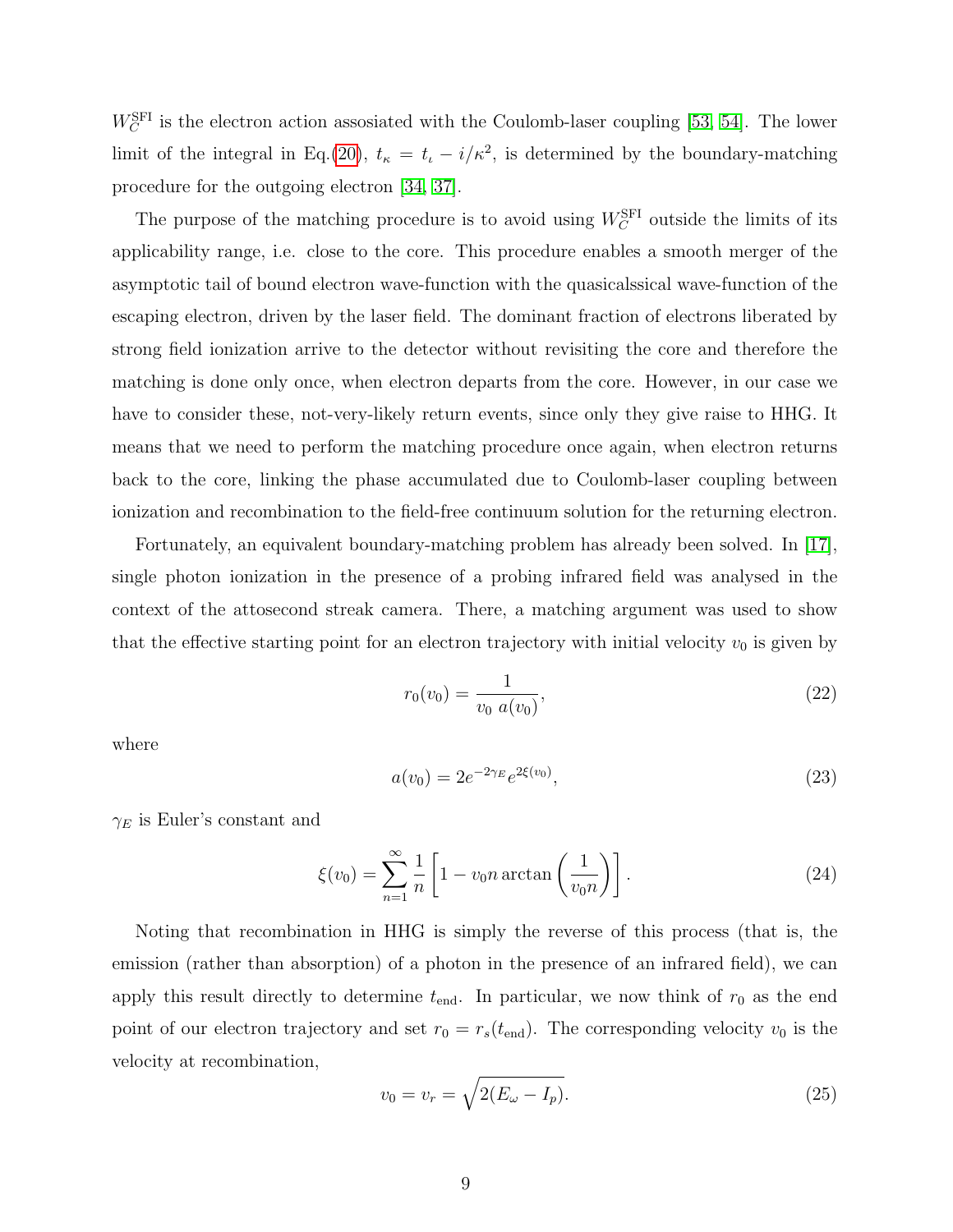For any given photon energy  $E_{\omega}$ , we then have

$$
r_0(v_r) = r_s(t_{\text{end}}) = \int_{t_\iota(E_\omega)}^{t_{\text{end}}} (p_s(E_\omega) + A(t)) \ dt,
$$
 (26)

which can be used to solve for  $t_{\text{end}}$ , using Eq.[\(22\)](#page-8-0)-[\(25\)](#page-8-1) to evaluate  $r_0(v_r)$ .

In doing so, it should be noted that  $r_s(t)$  is complex in general for real times, whereas  $r_0$  is always real. Consequently, in order to satisfy the above equation, we must allow  $t_{\text{end}}$ to be complex as well. This tells us that, in contrast to ionization, our integral for  $W_C$  no longer ends on the real axis: both start and end points are now complex. The generalization, however, is straightforward. When describing Coulomb effects in strong field ionization, the integration contour was chosen in two parts: first, down from  $t_{\kappa}$  to  $\text{Re}[t_{\iota}] = t_i$  on the real axis, and then along the real axis up to time T [\[34,](#page-21-6) [38\]](#page-21-11). These two legs were interpreted in terms of tunnel ionization and the electron's motion in the continuum respectively, following PPT [\[31\]](#page-21-3). For HHG, we simply add a third leg: down from  $Re[t_{end}]$  on the real axis to  $t_{end}$ (see Fig[.1\)](#page-10-1).

We note that, in general, the interpretation of the real part of the complex saddle point as the ionization time is not connected to a certain choice of the integration contour. Analytic properties of the integrands in  $W_C$ , of course, allow a considerable deformation of the contour without any influence on the result of the integration. In contrast to the contour, the saddle point in time itself is unique and well defined; it has real and imaginary part. The real part of the saddle point can also be directly detected in the numerical attoclock experiments [\[3\]](#page-18-2). In the long wave-length limit, the attoclock observable - the so-called off-set angle – is equal to the real part of the saddle point [\[28\]](#page-21-0). What's more, in Ref [\[28\]](#page-21-0) we have introduced an alternative method for deriving the ionization time. This method uses neither the concept of tunneling, nor the concept of trajectories, nor does it rely on the saddle method. The result for the ionization time remains the same.

To extend Eq. [20](#page-7-1) to describe HHG, there are only two major changes we need to make: 1. the momentum at the detector **p** should be replaced by the saddle point solution  $\mathbf{p}_s(E_\omega)$ , and 2. the observation time  $T$  should be replaced by the time  $t_{\text{end}}$ . That is,

<span id="page-9-0"></span>
$$
W_C^{\text{HHG}}(E_{\omega}) = \int_{t_{\kappa}}^{t_{\text{end}}} dt' \ U(\mathbf{r}_s(E_{\omega}, t')), \tag{27}
$$

where

$$
\mathbf{r}_s(E_{\omega},t') = \int_{t_\iota(E_{\omega})}^{t'} (\mathbf{p}_s(E_{\omega}) + \mathbf{A}(t''))dt''.
$$
 (28)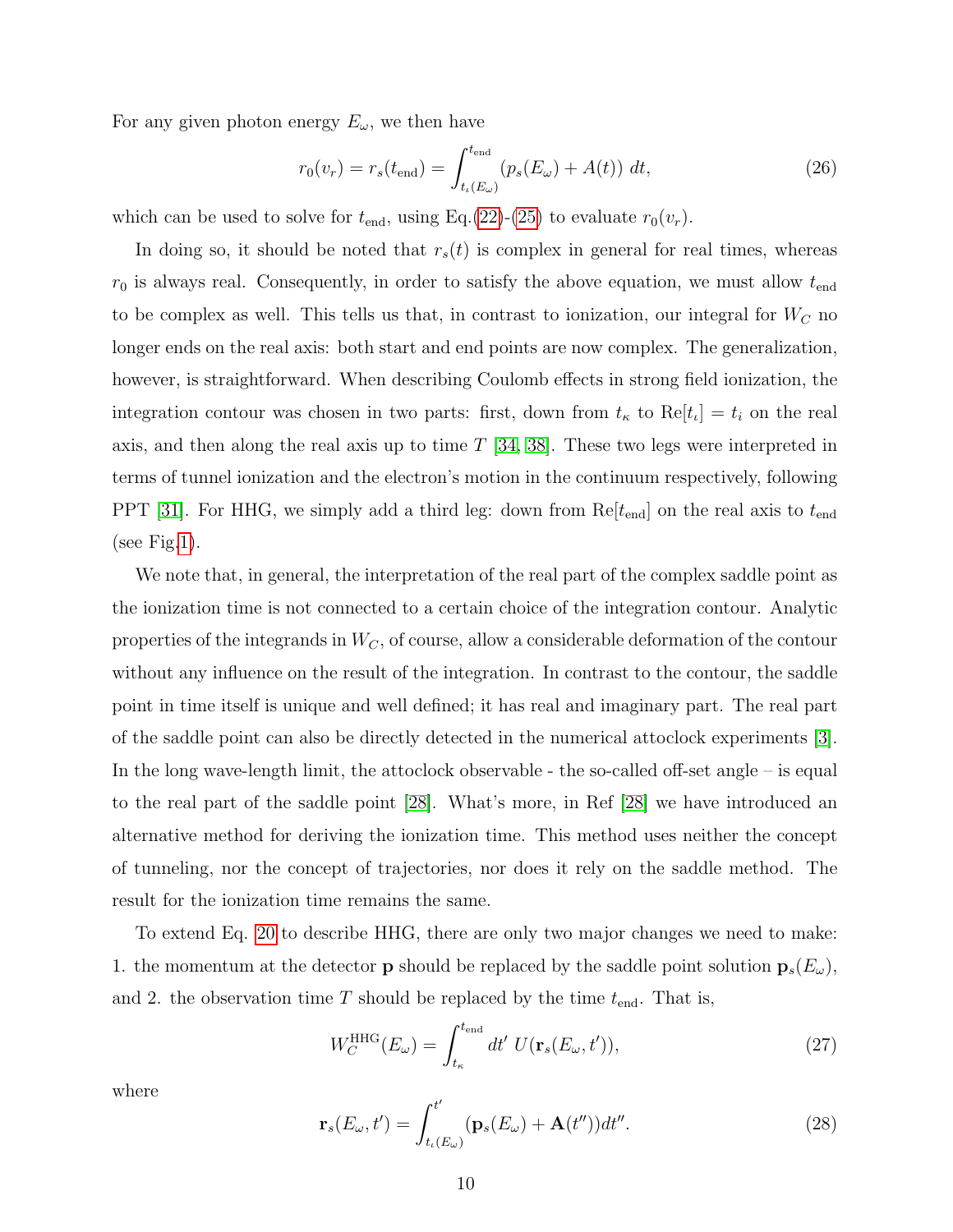

<span id="page-10-1"></span>FIG. 1: Contour for the  $W_C$  integral in HHG.

We can readily determine the value of  $\mathbf{p}_s(E_\omega)$  from Eq.[\(9\)](#page-5-2)-[\(11\)](#page-5-1).

## <span id="page-10-0"></span>V. RESULTS: COULOMB TIME DELAYS IN HHG

Having determined  $t_{\text{end}}$  and chosen a contour, we have all the ingredients we need in order to evaluate the correction  $W_C$  as given by Eq.[\(27\)](#page-9-0). In itself, this tells us the first order effects on HHG spectra due to the electron-core interaction. However, as we saw in Section [III,](#page-6-0) we need one further step to learn about times: we must differentiate the Coulomb phase  $W_C$ with respect to  $I_p$  and  $E_\omega$  to find the corrections to the saddle point solutions. In practice, this can be done numerically by evaluating  $W_C$  for two or more closely spaced values of  $I_p$ ,  $E_{\omega}$ .

We shall now compare these results with the times reconstructed from high harmonic spectroscopy measurements [\[4\]](#page-18-3). The reconstruction procedure is described in Ref. [\[4\]](#page-18-3) (see also SI of [\[4\]](#page-18-3)) and analysied in detail in Ref. [\[19\]](#page-20-7). For the benefit of the reader here we briefly outline the main idea of the reconstruction.

Suppose HHG is driven by a strong laser field at the fundamental frequency  $\omega$  and is described by the vector potential:  $A_{\omega}(t) = \vec{e_x} A_0 \sin(\omega t)$ . The idea of detection of the ionization time is very simple. It relies on the application of an additional perturbative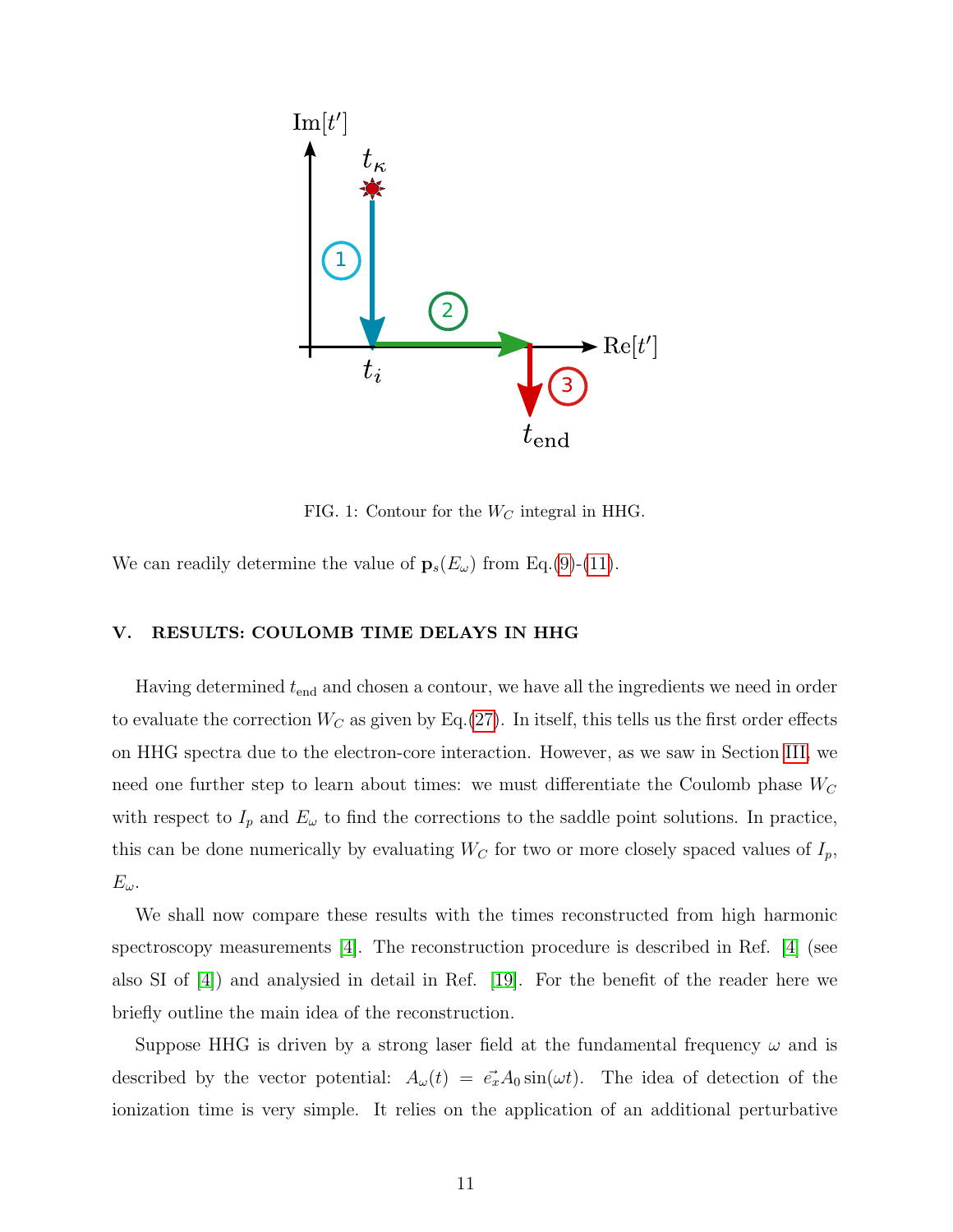control field at the frequency  $2\omega$ ,  $A_{2\omega}(t) = \vec{e_y}A_0 \sin(2\omega t + \phi)$  phase locked to the fundamental field, and polarized in orthogonal direction to the fundamental field. This control field modulates HHG yield as a function of the relative phase  $\phi$  between the two fields, i.e. as a function of the two-color delay  $\phi$ . This field kicks the electron in lateral direction, once it leaves the bound atomic state and exits from the tunneling barrier at the ionization time  $t_i$ . The magnitude and the sign of this kick is controlled by the two-color delay. The HHG signal maximizes for a specific two-color delay,  $\phi_{max}$ , when the lateral kick is equal to zero, i.e. when the electron displacement between ionization and recombination is minimized. To a good approximation, this requires the vector potential of the control field at the moment of ionization to be close to zero,  $A_{2\omega}(t_i) = \vec{e_y} A_0 \sin(2\omega t_i + \phi_{max}) \approx 0$ , thus the ionization time is  $|t_i| \approx \phi_{max}/\omega$ . Corrections accounting for the kick during tunneling are accounted for in the full reconstruction. Note that the second harmonic field also breaks the symmetry in electron dynamics between the two consecutive laser half cycles, leading to the generation of even harmonics. The asymmetry maximises for those values of  $\phi$ , for which the lateral velocity of the electron upon recombination is maximal. Recombination times are reconstructed following the maximal HHG signal for even harmonics, as suggested and performed in Ref. [\[4\]](#page-18-3) and augumented in Ref. [\[55\]](#page-23-0) by including complex, rather than real SFA recollision times.

Calibrating  $\phi_{max}$  in experiment allows one to reconstruct absolute values of ionization and recombination times in HHG. If the phase is not calibrated, the experiment can only reconstruct (i) the delay between ionization and recombination time, (ii) the dependence of the ionization and recombination times on harmonic energy. To compare our results with the experiment we shift both ionization and recombination times by −20 asec, uniformly for all harmonics.

Figure [2](#page-12-1) shows the results of applying this procedure for the helium atom. The ionization and recombination times obtained using ARM (blue lines) are compared to SFA (black lines), the classical model (grey lines) and times reconstructed from high harmonic spectroscopy experiments (pink and green dots, originally published in [\[4\]](#page-18-3)). Compared to the SFA, we find that the Coulomb-corrected ionization times are shifted to earlier values. This effect has only a weak dependence on on harmonic number: the shift varies between ∼ 33 and ∼ 37 attoseconds, decreasing slightly with N. The recombination times are notably less affected overall, though they display a stronger dependence on the harmonic number: the shift in this case is between  $\sim 5$  and  $\sim 19$  attoseconds, again decreasing with N. Putting these two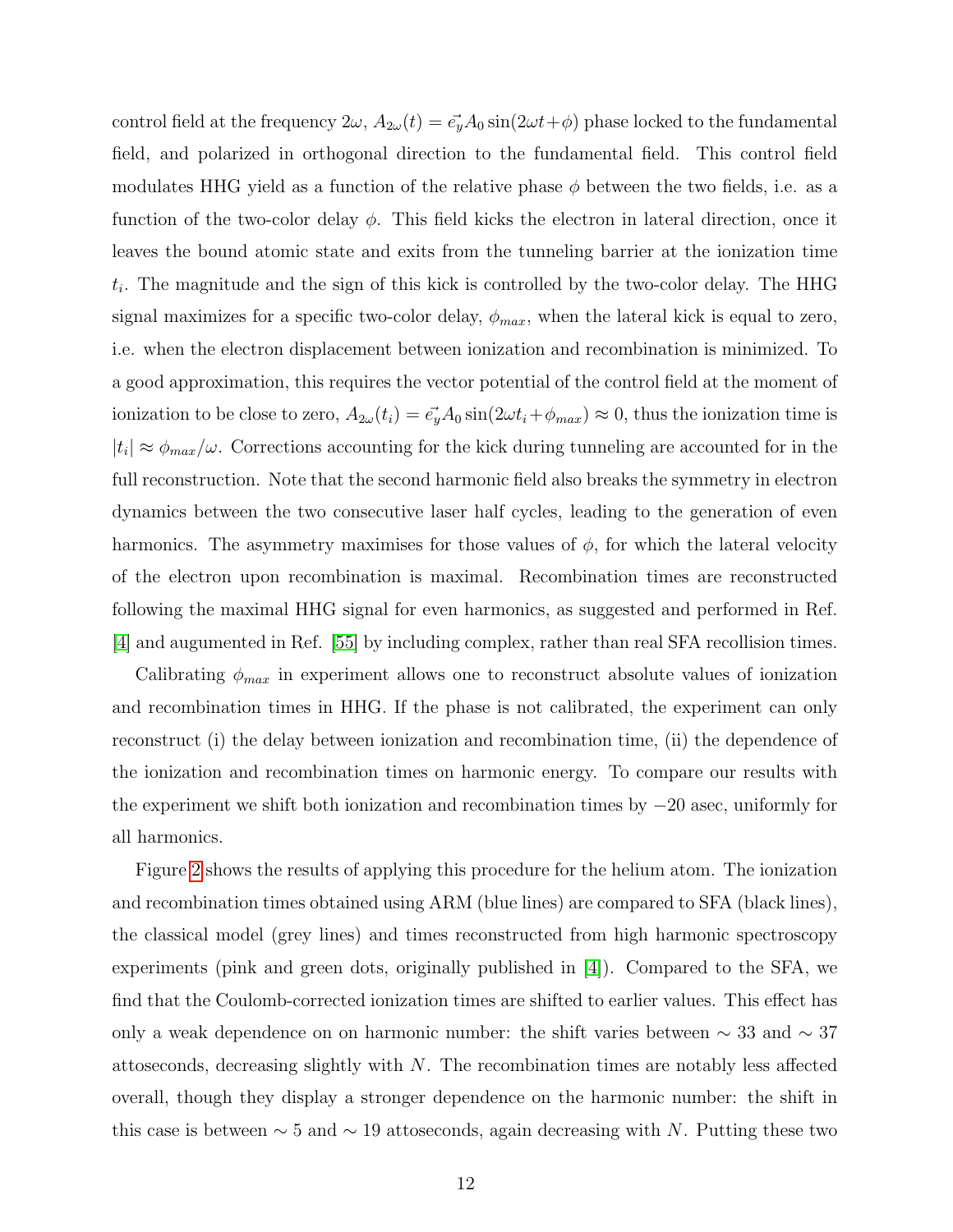facts together, we see that the total amount of time the electron spends in the continuum (given by  $\partial \phi / \partial I_p$ ) increases by ~ 18-28 attoseconds.

Comparing our results with times reconstructed from high harmonic spectroscopy measurements, we find that ARM offers a notable improvement over the SFA, where electron-core interaction was neglected. Although the corrections to ionization and recombination times are only of the order of tens of attoseconds, they are nevertheless clearly within the resolution of current state-of-the-art HHG experiments.

We note that our method also allows us to analyse the Coulomb corrections to the imaginary times. This has been done in Ref.[\[13\]](#page-19-6), where imaginary ionization times where reconstructed from the experimental measurements.



<span id="page-12-1"></span>FIG. 2: Ionization and recombination times predicted using the classical model (grey lines), SFA (black lines) and ARM (blue lines) compared with times reconstructed from high harmonic spectroscopy experiments (pink and green dots) (see [\[4\]](#page-18-3)) for helium atoms at  $\lambda = 800$ nm and  $I \approx 3.8 \times 10^{14} \text{ W/cm}^2$ .

## <span id="page-12-0"></span>VI. WHY COULOMB TIME DELAYS ARE SO SMALL?

We have derived the times in HHG using the saddle point method and iterative procedure for finding saddle point solutions, thus the derived times correspond to solutions of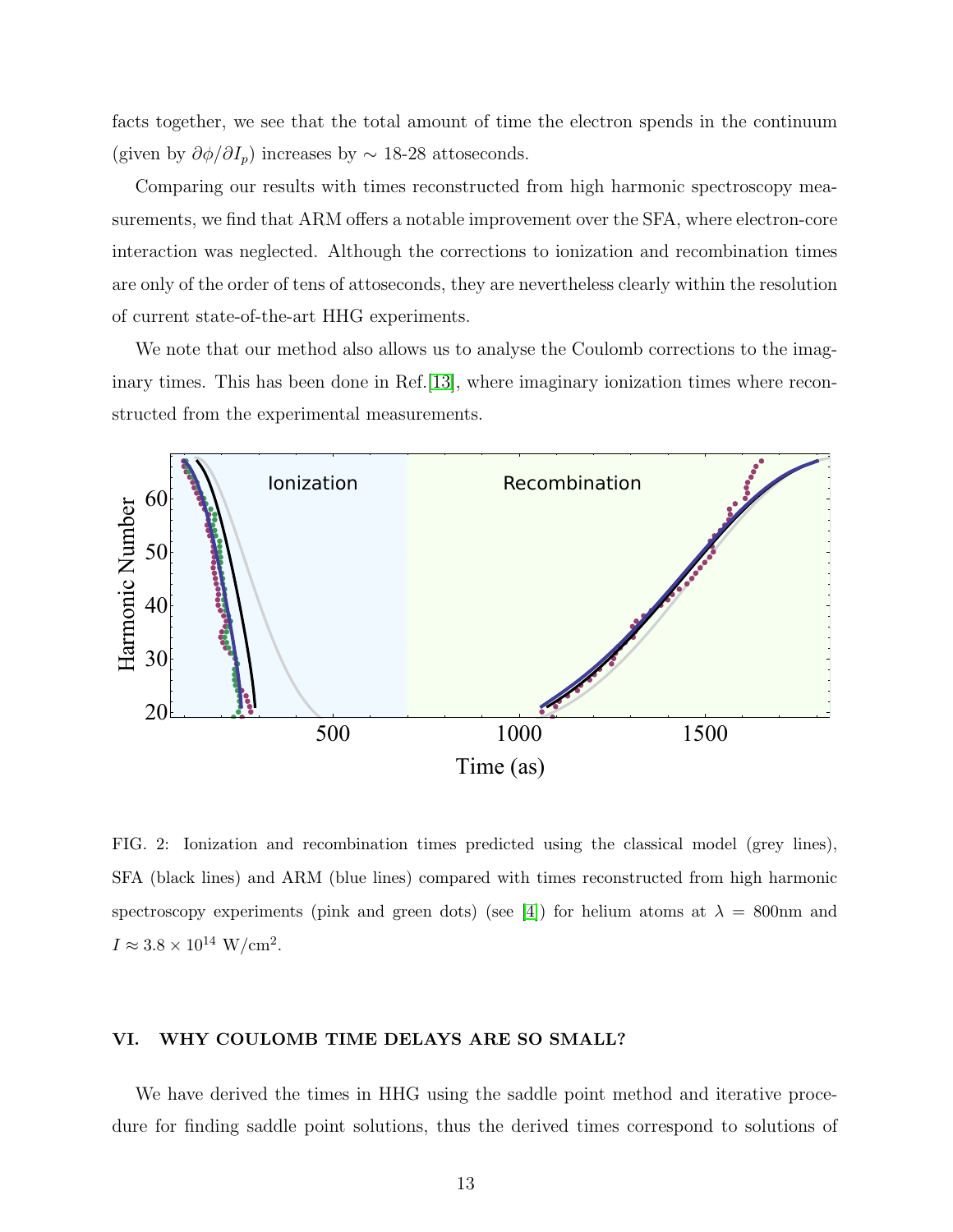saddle point equations. Iterations treat the electron action associated with the motion in the Coulomb field (so called Coulomb-laser coupling term) as a perturbation to the action due to the laser field. The zero-order iteration yields the well-known SFA (Strong Field Approximation) results for the times, when the Coulomb-laser coupling is neglected. To obtain a small parameter of the iterative procedure, we will compare the results of subsequent iterations:  $|\Delta t_i|/|\Delta t_i^0|$ , where  $|\Delta t_i|$  is the complex ionization time in the first order and  $|\Delta t_i^0|$  is the complex ionization time in the SFA (zero-order iteration).

The Coulomb correction to ionization time in HHG has two components  $\Delta t_i = t_i^{SF} + t_{WS}^{SF}$ .

$$
t_i^{SF} = -\frac{\partial F}{\partial I_p},\tag{29}
$$

$$
t_{WS}^{SF} = -\frac{\partial F}{\partial E_{\omega}}.\tag{30}
$$

First, we discuss the small parameter for the first term. To obtain simple analytical results for the small parameter we consider the low-frequency (tunnelling) limit. In this case  $|\Delta t_i^0| = \tau$ , where  $\tau = \frac{\sqrt{2I_p}}{S_p}$  $\frac{Z_{tp}}{\mathcal{E}_0}$  is the well-known tunnelling time (the imaginary component of the saddle point solution),  $\mathcal{E}_0$  is the strength of the laser field. The real part of the saddle point can be chosen to be zero in the tunnelling limit. Now we need to discuss the absolute value of complex first order correction to saddle point time. One can obtain a very simple analytical expression for the real part of this correction:  $t_i^{SF} \approx Z/I_p^{3/2}$ , where Z is the charge of the core,  $I_p$  is ionization potential (see derivation in Refs [\[36,](#page-21-12) [37\]](#page-21-10)). Note that the absolute value of the saddle point solution is determined by its real component, because the correction to the imaginary component is zero in the first order iteration, in the tunnelling limit. We obtain  $\zeta_1 = \frac{|t^{SF}_{\iota}|}{|t^{0}|}$  $\frac{t_{\iota}^{SF}}{|t_{\iota}^{0}|} = n^* \frac{3\mathcal{E}_0}{2\mathcal{E}_c}$  $2\mathcal{E}_c$  $\frac{2^{5/2}}{3} = \frac{n^*}{2Im S_j}$  $2Im S_{SFA}$  $2^{5/2}$  $\frac{3^{5/2}}{3}$ , where  $n^* = Z/I_p^{1/2}$  is the effective principal quantum number of a given quantum state and  $ImS_{SFA}$  is the imaginary part of the electron action associated with its dynamics in the laser field only. Note that  $2ImS_{SFA} = \frac{2\mathcal{E}_c}{3\mathcal{E}_0}$  $\frac{2\mathcal{E}_c}{3\mathcal{E}_0}$  is the famous exponent that appears in the equation for the tunnelling rate:  $\Gamma = exp(-2Im S_{SFA})$ . It is well known that this formula is only applicable if  $ImS_{SFA} >> 1$ . Thus, we have our small parameter  $\zeta_1 = \frac{n*}{Im S_S}$  $Im S_{SFA}$  $2^{3/2}$  $\frac{3}{3}$ . The quantum number  $n^*$  characterizes the action of the electron in the bound state, while  $S_{SFA}$  characterizes the action of the electron, driven by the laser field. If the action due to the laser-driven dynamics exceeds the action in the ground state (which is usually the case in strong field ionization), the ionization time  $|t_i^{SF}|$  will remain small. This condition is essentially the same as the condition of applicability of most of the Coulomb-corrected SFA theories.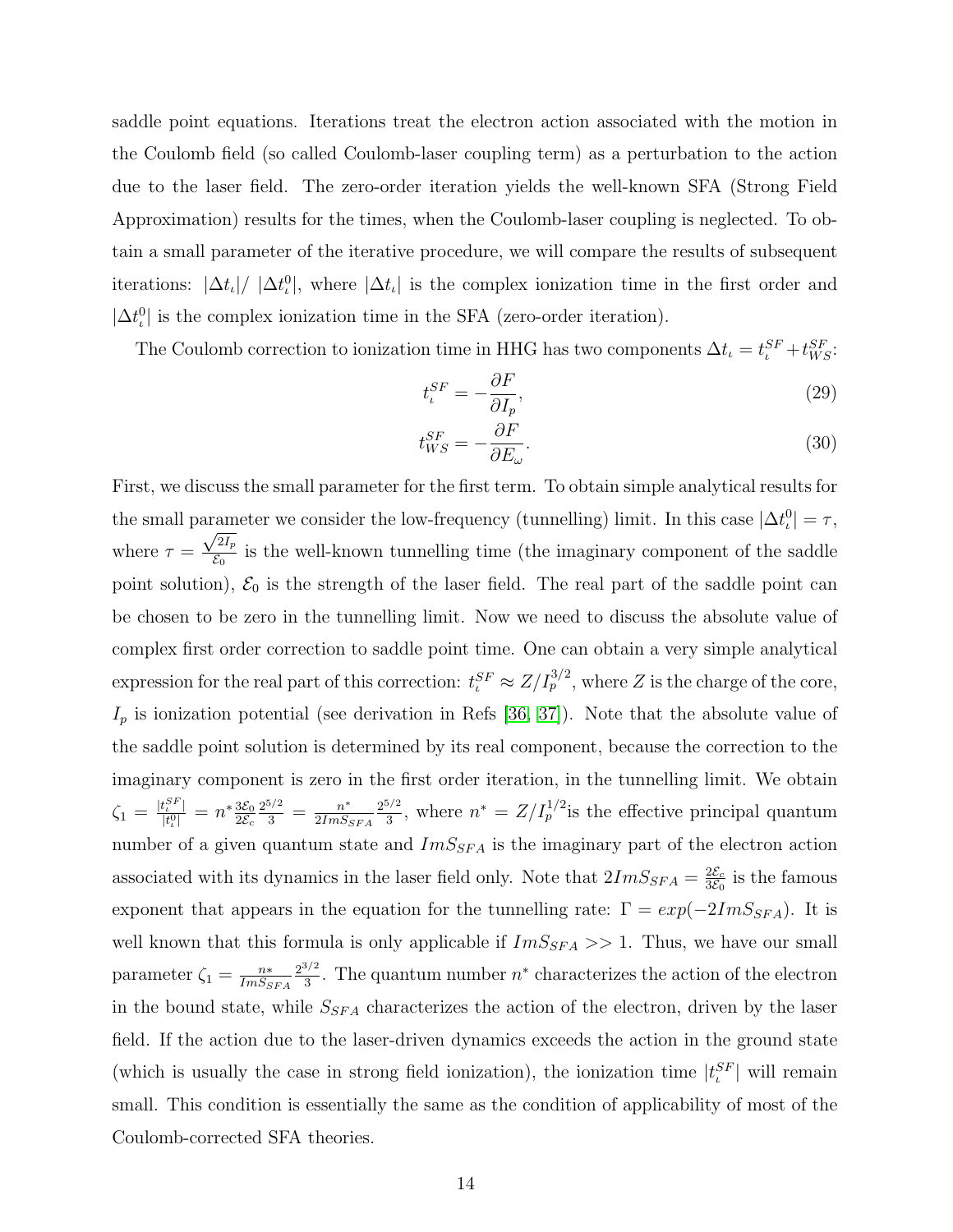The strong field ionization time  $|t_i^{SF}|$  is only a first part of the expression for ionization time in HHG:  $\Delta t_i = t_i^{SF} + t_{WS}^{SF}$ . We now discuss the second contribution, which is also equivalent to the first order correction to recombination time.  $t_{WS}^{SF} = -\frac{\partial F}{\partial E}$  $\frac{\partial F}{\partial E_{\omega}}$  is the analogue of the well-known Wigner-Smith ionization time, albeit the phase  $F$  entering this expression is not the field-free scattering phase, but is the phase that includes the effects of the laser field and describes the Coulomb-laser coupling. As discussed in the previous section,  $|t_{WS}^{SF}|$ is smaller than  $|t_i^{SF}|$ . In the case  $|t_{WS}^{SF}|$  we face an interesting effect of partial cancellation of the purely Coulombic (truly Wigner-Smith field free delays) with the delays induced by the laser field. This effect is described in detail in Ref. [\[17\]](#page-20-6). The small parameter in this case is the shift of electron momentum  $\Delta q$  due to Coulomb-laser coupling (see [\[54\]](#page-22-10)) with respect to velocity of the returning electron:  $\zeta_2 = \frac{\Delta q}{v_{\text{max}}}$  $\frac{\Delta q}{v_r}$ , where  $v_r = 2^{1/2} (E_\omega - I_p)^{1/2}$ ,  $E_\omega$  is the harmonic energy. Using the expression for the momentum shift  $\Delta q$  due to the Coulomb-laser coupling from [\[54\]](#page-22-10), we find  $\zeta_2 = \frac{Z[\mathcal{E}(tr)]}{|v_2||2^{3/2}(E_1-F_2)}$  $\frac{Z[\mathcal{E}(tr)]}{|v_r||2^{3/2}(E_\omega - I_p)^{3/2}|}$ . Note that the expressions for small parameters  $\zeta_1$ and  $\zeta_2$  have similar structure:  $\zeta_{1,2} = Z\mathcal{E}/v^4$ , where for  $\zeta_1$  we should use the electron velocity in the bound state  $|v| = (2I_p)^{1/2}$  and the laser field at the moment of ionization, but for  $\zeta_2$ we need to use the electron velocity  $v_r = 2^{1/2} (E_\omega - I_p)^{1/2}$  and the laser field at the moment of recombination. Thus, in general, Coulomb corrections to recombination times are smaller than Coulomb correction to ionization times due to larger velocity of the returning electron than departing electron and smaller value of instantaneous laser field at ionization than at recombination for majority of electron trajectories, except the ones corresponding to low harmonic numbers.

We note that small values of the Coulomb shifts in HHG times make their detection challenging. In particular, they have not been seen in numerical simulations of Ref. [\[55\]](#page-23-0).

## <span id="page-14-0"></span>VII. CONCLUSIONS AND OUTLOOK

We have shown how ionization and recombination times in HHG are modified when the long-range interaction between the active electron and the ionic core is taken into account. The resulting corrections are closely related to the delays in strong field and single photon ionization respectively, though they are not identical. In particular, the expression for ionization delay in HHG,  $\Delta t_i^{HHG} = -\partial \phi / \partial I_p - \partial \phi / \partial E_\omega$ , contains an additional term (with respect to strong field ionization time  $\Delta t_i^{SFI} = -\partial \phi / \partial I_p$ , derived earlier in [\[3,](#page-18-2) [28,](#page-21-0) [37\]](#page-21-10)) that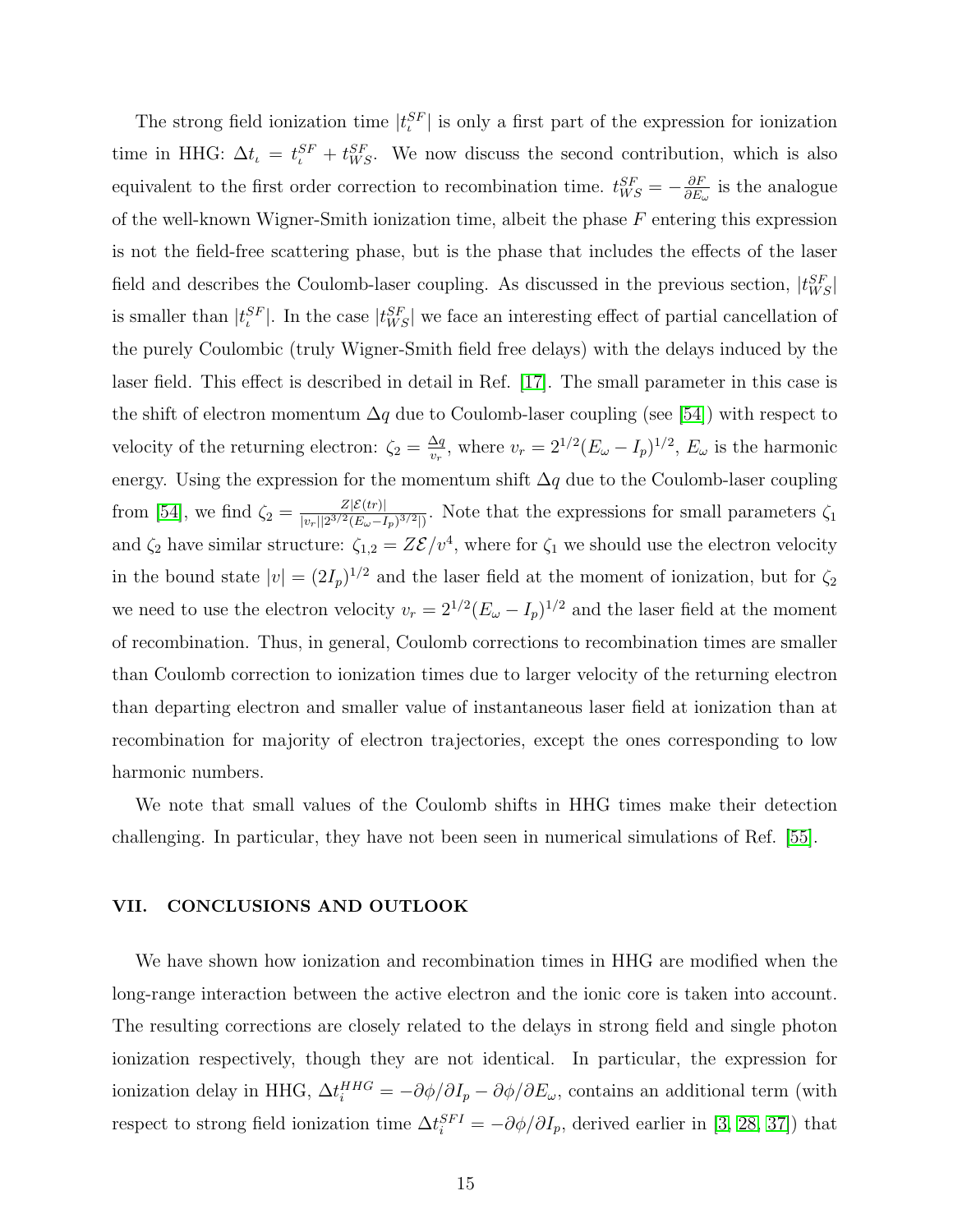factors in the recombination step. The origin of the "additional" ionization delay is related to different measurement protocols used in HHG and strong-field ionization experiments. While the latter detects photoelectrons, the former detects photons, where both ionization and electron recombination precede the measurement. Therefore, in case of HHG the "delayline" on the way to the detector is associated not only with ionization (which includes propagation in the continuum), but also with recombination, leading to production of XUV light that is further detected to extract ionization delays.

Comparing the predictions of the ARM theory – in which the Coulomb interaction is accounted for – with times measured in high harmonic spectroscopy experiments, we find that the agreement is excellent. The fit is visibly better than for the SFA, where such effects are omitted. Thus, although relatively small, we can conclude that the electroncore interaction leaves a measurable and distinct signature on times in HHG. As such, it should be taken into consideration when calibrating attosecond recollision-based pump-probe experiments and interpreting experimental data.

## VIII. ACKNOWLEDGEMENTS

The authors gratefully acknowledge the support of Deutsche Forschungsgemeinschaft, project SM 292/2-3. We thank H. Sofier and N. Dudovich for providing the experimental data from [\[4\]](#page-18-3), shown in Figure 2. We thank V. Serbinenko, F. Morales and M. Ivanov for discussions.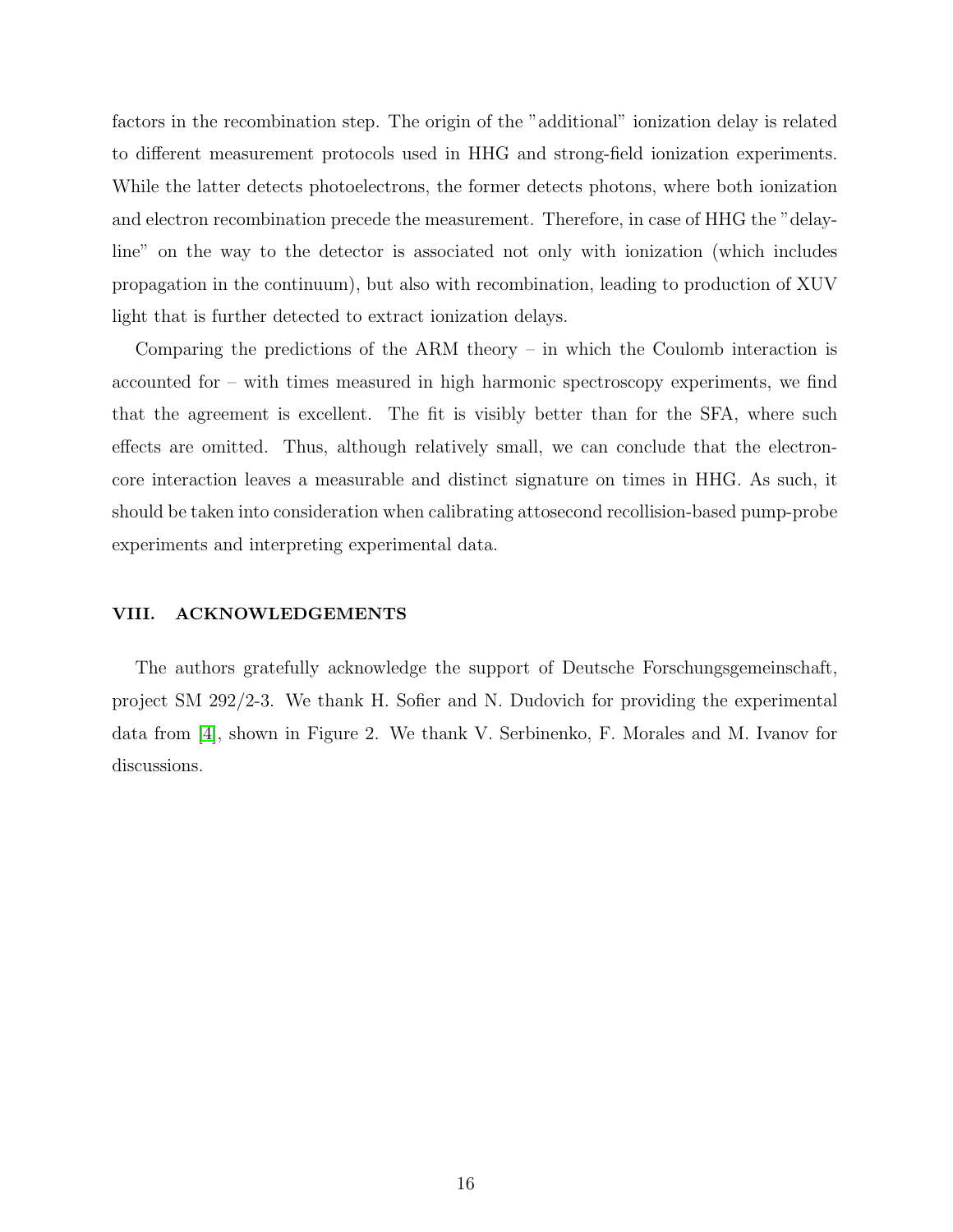#### Appendix A: Appendix

In this section we present the derivation of Eq.[\(15\)](#page-6-1)-[\(16\)](#page-6-2). To do so, it will be convenient to introduce the following vectors

$$
\mathbf{s} = (t', p, t) \tag{A1}
$$

$$
\mathbf{s}^{\mathbf{0}} = (t^0_\iota, p^0_s, t^0_\rho) \tag{A2}
$$

$$
\Delta \mathbf{s} = (\Delta t_{\iota}, \Delta p_{\sota}, \Delta t_{\rho}) \tag{A3}
$$

$$
\mathcal{E} = (I_p, X, E_\omega) \tag{A4}
$$

and the vector-valued function

$$
\mathbf{f}: \mathbb{R}^3 \to \mathbb{R}^3
$$
  

$$
(I_p, X, E_\omega) \mapsto (I_p, X, E_\omega - I_p).
$$
 (A5)

The gradient  $\nabla$  will be defined as a row vector, and  $\nabla_{s} \circ F$  will occassionally be used as shorthand for  $\nabla_{\mathbf{s}} F(\mathbf{s^0})$ .

Using this notation, the saddle point equations  $(12)-(14)$  $(12)-(14)$  can be expressed succinctly as

<span id="page-16-0"></span>
$$
\nabla_{\mathbf{s}} S_V(\mathbf{s}^0 + \Delta \mathbf{s}) + \nabla_{\mathbf{s}} F(\mathbf{s}^0 + \Delta \mathbf{s}) = \mathbf{f}(\mathcal{E}), \tag{A6}
$$

while their analogues in the SFA become

<span id="page-16-1"></span>
$$
\nabla_{\mathbf{s}} S_V(\mathbf{s}^0) = \mathbf{f}(\mathcal{E}),\tag{A7}
$$

where we have added a constant  $X \to 0$  to the LHS of the second saddle point equation for convenience in both cases.

If we now expand the solution to Eq.[\(A6\)](#page-16-0) about  $s^0$ , we obtain (to first order in  $\Delta s$  and  $\nabla_{\mathbf{s}}F$ 

$$
\nabla_{\mathbf{s}} S_V(\mathbf{s}^0) + \Delta \mathbf{s} \left[ J_{\mathbf{s}}[\nabla_{\mathbf{s}} S_V](\mathbf{s}^0)\right]^T + \nabla_{\mathbf{s}} F(\mathbf{s}^0) = \mathbf{f}(\mathcal{E}), \tag{A8}
$$

where  $J_s$  is the Jacobian with derivatives taken with respect to s. Using Eq.[\(A7\)](#page-16-1) and the fact that the Jacobian of a gradient is the Hessian, we have

$$
\Delta \mathbf{s} \ [H_{\mathbf{s}}[S_V](\mathbf{s^0})]^T = -\nabla_{\mathbf{s}} F(\mathbf{s^0}). \tag{A9}
$$

Since the Hessian is symmetric and invertible (in this case), we can rewrite this as

<span id="page-16-2"></span>
$$
\Delta \mathbf{s} = -\nabla_{\mathbf{s}} \mathbf{o} F \left[ H_{\mathbf{s}} \mathbf{o} [S_V] \right]^{-1} . \tag{A10}
$$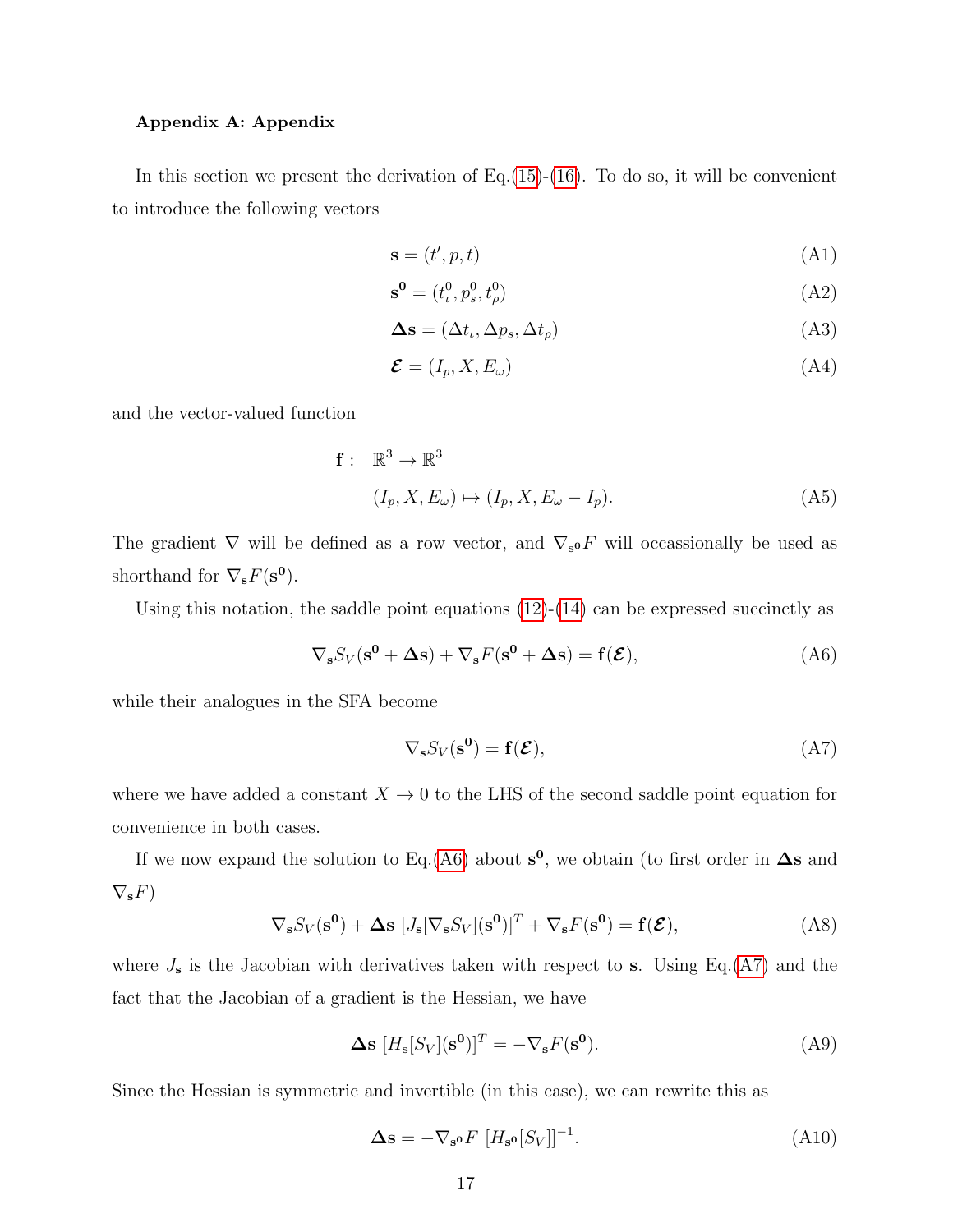In principle, if we could evaluate  $\nabla_{s} \mathbf{v} F$ , we would be done. However, we do not have direct control over the value of the complex saddle point s when we do the calculation numerically, which makes this a difficult quantity to work with. Instead, what we can do is vary the parameters  $\mathcal E$  and see how F changes as a result – this makes it possible to evaluate  $\nabla_{\mathcal{E}} F$  numerically. With this in mind, we would like to rewrite Eq.[\(A10\)](#page-16-2) in terms of  $\nabla_{\mathcal{E}} F$ instead of  $\nabla_{\mathbf{s}} F$ .

To do so, we note that Eq.[\(A7\)](#page-16-1) establishes a functional relationship between  $s^0$  and  $\mathcal{E}$ . In principle, we could solve this equation to find  $s^0(\mathcal{E})$ . Taking the gradient of F with respect  $\mathcal E$  and applying the chain rule gives

$$
\nabla_{\mathcal{E}} F(\mathbf{s}^{\mathbf{0}}(\mathcal{E})) = \nabla_{\mathbf{s}} F(\mathbf{s}^{\mathbf{0}}) J_{\mathcal{E}}[\mathbf{s}^{\mathbf{0}}(\mathcal{E})],
$$
(A11)

so

<span id="page-17-0"></span>
$$
\nabla_{\mathbf{s}^0} F = \nabla_{\mathbf{\mathcal{E}}} F \, [J_{\mathbf{\mathcal{E}}}[\mathbf{s}^0]]^{-1}.
$$
 (A12)

We now need only evaluate the Jacobian  $J_{\mathcal{E}}[\mathbf{s}^0]$ . To do so, let us differentiate both sides of the SFA saddle point equation Eq.[\(A7\)](#page-16-1) with respect to  $\mathcal{E}$ :

$$
J_{\mathcal{E}}[\nabla_{\mathbf{s}} S_V(\mathbf{s}^{\mathbf{0}}(\mathcal{E}))] = J_{\mathcal{E}}[\mathbf{f}(\mathcal{E})].
$$
\n(A13)

Applying the chain rule again, we can rewrite this as

$$
J_{\mathbf{s}}[\nabla_{\mathbf{s}} S_V(\mathbf{s}^0)] J_{\mathcal{E}}[\mathbf{s}^0(\mathcal{E})] = J_{\mathcal{E}}[\mathbf{f}(\mathcal{E})],
$$
 (A14)

and so (again making use of the fact that the Jacobian of a gradient is the Hessian),

$$
J_{\mathcal{E}}[\mathbf{s}^{\mathbf{0}}] = H_{\mathbf{s}^{\mathbf{0}}}[S_V]^{-1} J_{\mathcal{E}}[\mathbf{f}]. \tag{A15}
$$

Taking the inverse and substituting this into Eq.[\(A12\)](#page-17-0) gives

$$
\nabla_{\mathbf{s}^{\mathbf{0}}} F = \nabla_{\mathbf{\mathcal{E}}} F \left[ J_{\mathbf{\mathcal{E}}}[\mathbf{f}]]^{-1} H_{\mathbf{s}^{\mathbf{0}}}[S_V]. \right. \tag{A16}
$$

Finally, this allows us to rewrite  $Eq.(A10)$  $Eq.(A10)$  as

$$
\Delta \mathbf{s} = -\nabla_{\mathcal{E}} F \left[ J_{\mathcal{E}}[\mathbf{f}]]^{-1} H_{\mathbf{s}^0}[S_V] \left[ H_{\mathbf{s}^0}[S_V] \right]^{-1}, \tag{A17}
$$

which simplifies to

$$
\Delta \mathbf{s} = -\nabla_{\mathcal{E}} F \left[ J_{\mathcal{E}} \mathbf{f} \right]^{-1} . \tag{A18}
$$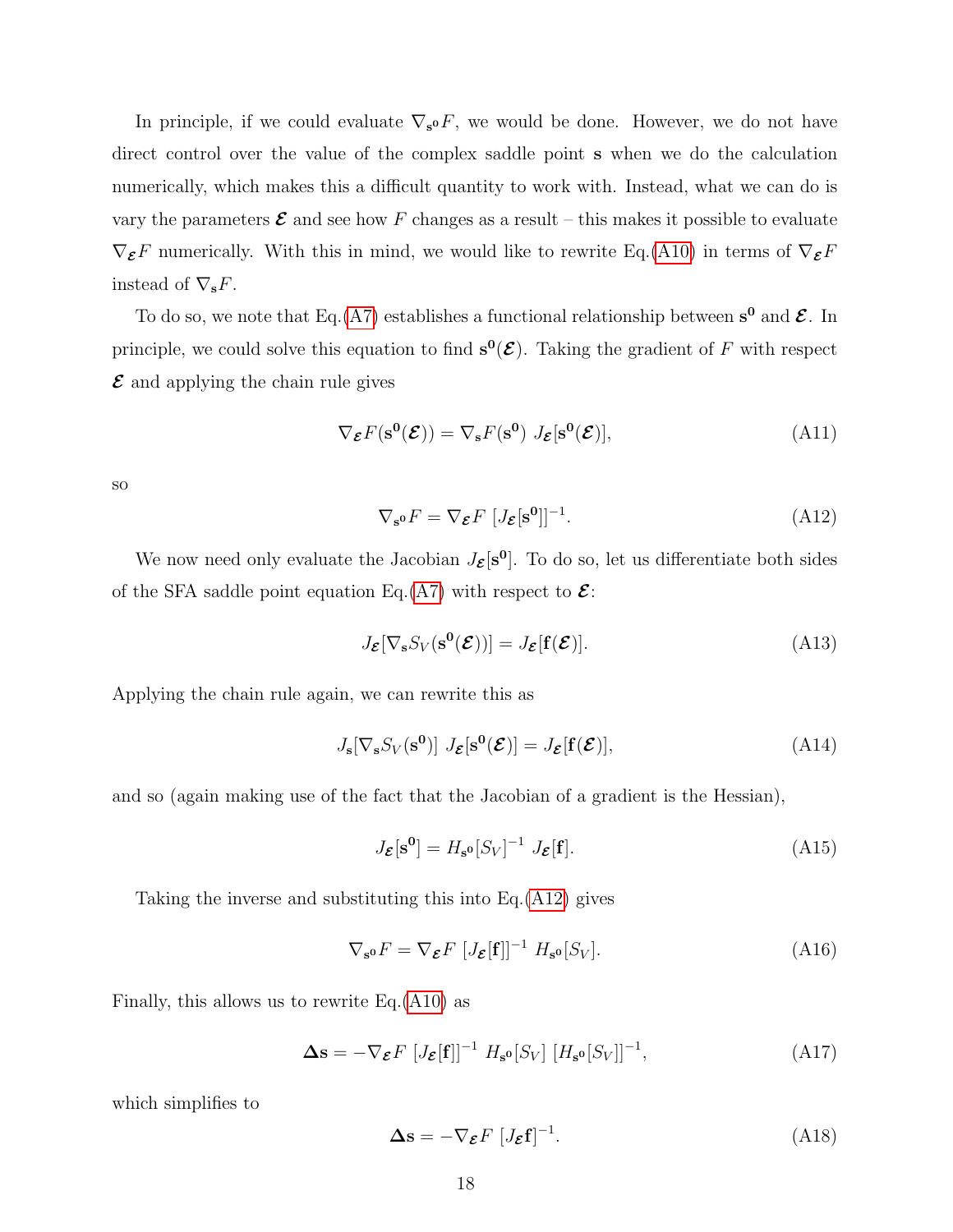In our case,  $J_{\mathcal{E}}f$  is very simple:

$$
J_{\mathcal{E}}\mathbf{f} = \begin{pmatrix} 1 & 0 & 0 \\ 0 & 1 & 0 \\ -1 & 0 & 1 \end{pmatrix},
$$
 (A19)

and

$$
[J_{\mathcal{E}}\mathbf{f}]^{-1} = \begin{pmatrix} 1 & 0 & 0 \\ 0 & 1 & 0 \\ 1 & 0 & 1 \end{pmatrix} .
$$
 (A20)

This allows us to write down a solution for  $\Delta s$  in terms of  $\nabla_{\mathcal{E}} F$ :

$$
\Delta t_s = -\frac{\partial F}{\partial I_p} - \frac{\partial F}{\partial E_\omega} \tag{A21}
$$

$$
\Delta p_s = -\frac{\partial F}{\partial X} \tag{A22}
$$

$$
\Delta t_r = -\frac{\partial F}{\partial E_\omega}.\tag{A23}
$$

- <span id="page-18-0"></span>[1] R. Pazourek, S. Nagele, and J. Burgdörfer, "Attosecond chronoscopy of photoemission," Reviews of Modern Physics, vol. 87, no. 3, p. 765, 2015.
- <span id="page-18-1"></span>[2] T. Carette, J. Dahlström, L. Argenti, and E. Lindroth, "Multiconfigurational hartree-fock close-coupling ansatz: Application to the argon photoionization cross section and delays," Physical Review A, vol. 87, no. 2, p. 023420, 2013.
- <span id="page-18-2"></span>[3] L. Torlina, F. Morales, J. Kaushal, I. Ivanov, A. Kheifets, A. Zielinski, A. Scrinzi, H. G. Muller, S. Sukiasyan, M. Ivanov, and O. Smirnova, "Interpreting attoclock measurements of tunnelling times," Nature Physics, vol. 11, no. 6, pp. 503–508, 2015.
- <span id="page-18-3"></span>[4] D. Shafir, H. Soifer, B. D. Bruner, M. Dagan, Y. Mairesse, S. Patchkovskii, M. Y. Ivanov, O. Smirnova, and N. Dudovich, "Resolving the time when an electron exits a tunnelling barrier," Nature, vol. 485, pp. 343–346, 2012.
- <span id="page-18-4"></span>[5] M. Schultze, M. Fiess, N. Karpowicz, J. Gagnon, M. Korbman, M. Hofstetter, S. Neppl, A. L. Cavalieri, Y. Komninos, T. Mercouris, C. A. Nicolaides, R. Pazourek, S. Nagele, J. Feist, J. Burgdörfer, A. M. Azzeer, R. Ernstorfer, R. Kienberger, U. Kleineberg, E. Goulielmakis, F. Krausz, and V. S. Yakovlev, "Delay in photoemission.," Science (New York, N.Y.), vol. 328, no. 5986, pp. 1658–62, 2010.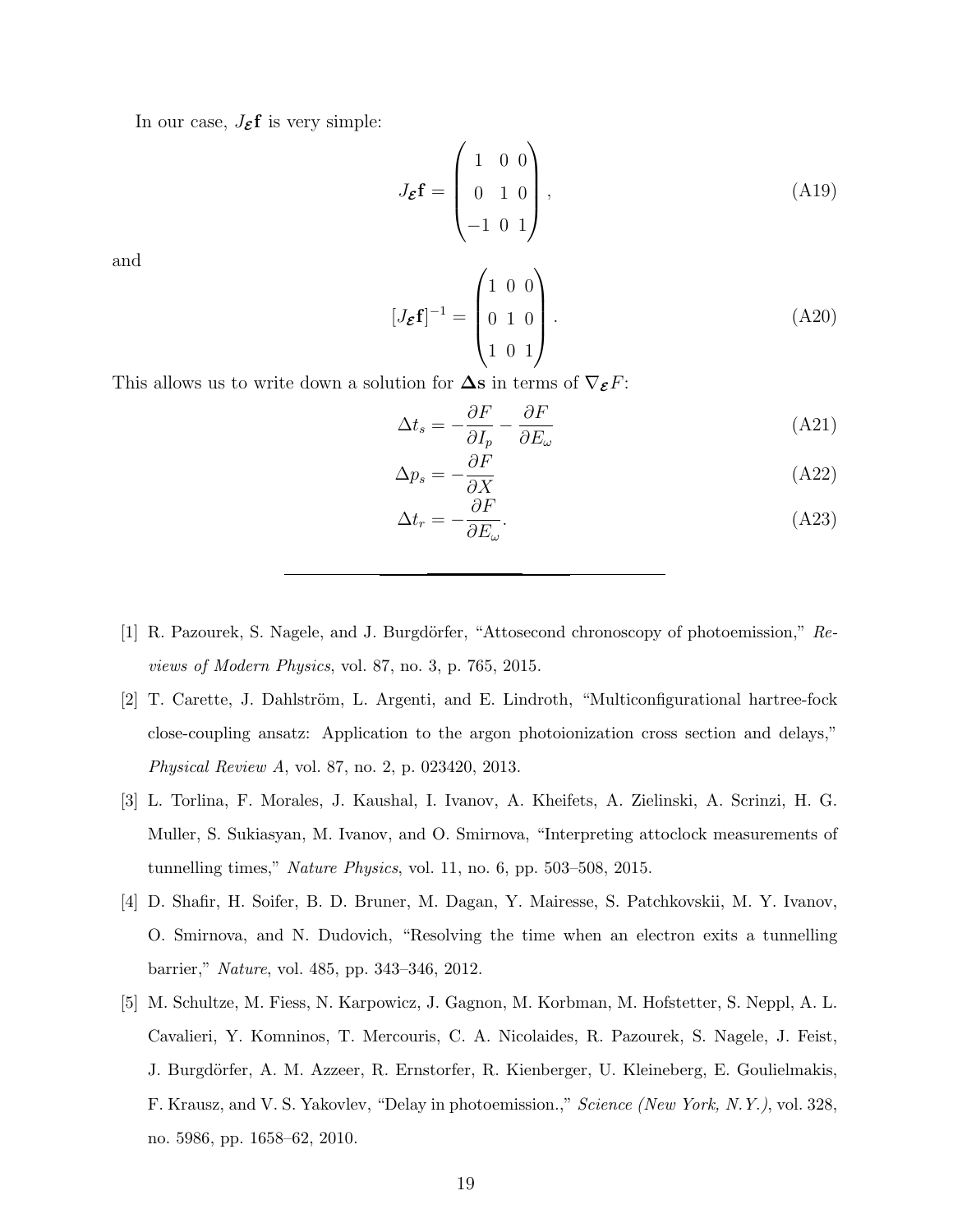- <span id="page-19-0"></span>[6] P. Eckle, M. Smolarski, P. Schlup, J. Biegert, A. Staudte, M. Sch¨offler, H. G. Muller, R. Dörner, and U. Keller, "Attosecond angular streaking," Nature Physics, vol. 4, pp. 565–570, 2008.
- <span id="page-19-1"></span>[7] P. Eckle, A. N. Pfeiffer, C. Cirelli, and A. Staudte, "Attosecond ionization and tunneling delay time measurements in helium," Science (New York, N.Y.), vol. 322, pp. 1525–1529, 2008.
- <span id="page-19-2"></span>[8] E. Goulielmakis, Z.-H. Loh, A. Wirth, R. Santra, N. Rohringer, V. S. Yakovlev, S. Zherebtsov, T. Pfeifer, A. M. Azzeer, M. F. Kling, S. R. Leone, and F. Krausz, "Real-time observation of valence electron motion," Nature, vol. 466, pp. 739–743, 2010.
- <span id="page-19-3"></span>[9] K. Klünder, J. Dahlström, M. Gisselbrecht, T. Fordell, M. Swoboda, D. Guenot, P. Johnsson, J. Caillat, J. Mauritsson, A. Maquet, et al., "Probing single-photon ionization on the attosecond time scale," Physical Review Letters, vol. 106, no. 14, p. 143002, 2011.
- <span id="page-19-7"></span>[10] D. Guenot, K. Klünder, C. Arnold, D. Kroon, J. Dahlström, M. Miranda, T. Fordell, M. Gisselbrecht, P. Johnsson, J. Mauritsson, et al., "Photoemission-time-delay measurements and calculations close to the 3 s-ionization-cross-section minimum in ar," Physical Review A, vol. 85, no. 5, p. 053424, 2012.
- <span id="page-19-4"></span>[11] D. Gunot, D. Kroon, E. Balogh, E. W. Larsen, M. Kotur, M. Miranda, T. Fordell, P. Johnsson, J. Mauritsson, M. Gisselbrecht, K. Varj, C. L. Arnold, T. Carette, A. S. Kheifets, E. Lindroth, A. LHuillier, and J. M. Dahlstrm, "Measurements of relative photoemission time delays in noble gas atoms," Journal of Physics B: Atomic, Molecular and Optical Physics, vol. 47, no. 24, p. 245602, 2014.
- <span id="page-19-5"></span>[12] H. Soifer, M. Dagan, D. Shafir, B. D. Bruner, M. Y. Ivanov, V. Serbinenko, I. Barth, O. Smirnova, and N. Dudovich, "Spatio-spectral analysis of ionization times in high-harmonic generation," Chemical Physics, vol. 414, pp. 176–183, 2013.
- <span id="page-19-6"></span>[13] O. Pedatzur, G. Orenstein, V. Serbinenko, H. Soifer, B. D. Bruner, a. J. Uzan, D. S. Brambila, A. G. Harvey, L. Torlina, F. Morales, O. Smirnova, and N. Dudovich, "Attosecond tunnelling interferometry," Nature Physics, vol. advance on, no. August, pp. 1–6, 2015.
- <span id="page-19-8"></span>[14] A. N. Pfeiffer, C. Cirelli, M. Smolarski, D. Dimitrovski, M. Abu-Samha, L. B. Madsen, and U. Keller, "Attoclock reveals natural coordinates of the laser-induced tunnelling current flow in atoms," Nature Physics, vol. 8, no. 1, pp. 76–80, 2012.
- <span id="page-19-9"></span>[15] N. I. Shvetsov-Shilovski, D. Dimitrovski, and L. B. Madsen, "Ionization in elliptically polarized pulses: Multielectron polarization effects and asymmetry of photoelectron momentum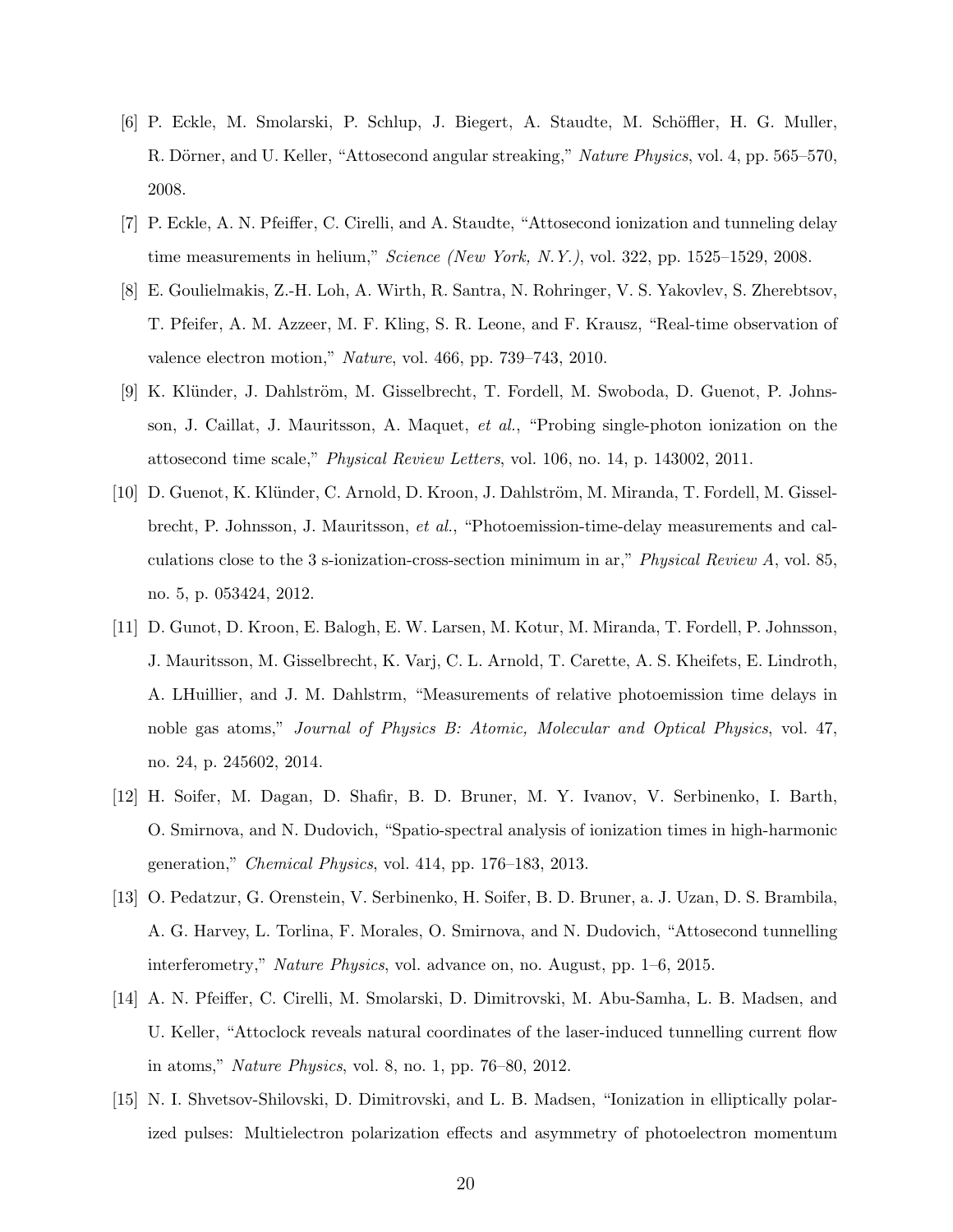distributions," Phys. Rev. A, vol. 85, p. 023428, Feb 2012.

- [16] J. Dahlström, D. Guénot, K. Klünder, M. Gisselbrecht, J. Mauritsson, A. L'Huillier, A. Maquet, and R. Taïeb, "Theory of attosecond delays in laser-assisted photoionization," Chemical Physics, vol. 414, pp. 53–64, 2013.
- <span id="page-20-6"></span>[17] M. Ivanov and O. Smirnova, "How Accurate Is the Attosecond Streak Camera?," Physical Review Letters, vol. 107, p. 213605, nov 2011.
- [18] S. Nagele, R. Pazourek, J. Feist, K. Doblhoff-Dier, C. Lemell, K. Tksi, and J. Burgdrfer, "Time-resolved photoemission by attosecond streaking: extraction of time information," Journal of Physics B: Atomic, Molecular and Optical Physics, vol. 44, no. 8, p. 081001, 2011.
- <span id="page-20-7"></span>[19] V. Serbinenko and O. Smirnova, "Multidimensional high harmonic spectroscopy: a semiclassical perspective on measuring multielectron rearrangement upon ionization," J. Phys. B: At. Mol. Opt. Phys., vol. 46, no. 17, p. 171001, 2013.
- [20] A. Maquet, J. Caillat, and R. Ta¨ıeb, "Attosecond delays in photoionization: time and quantum mechanics," Journal of Physics B: Atomic, Molecular and Optical Physics, vol. 47, p. 204004, 2014.
- <span id="page-20-0"></span>[21] R. Gaillac, M. Vacher, A. Maquet, R. Ta¨ıeb, and J. Caillat, "Attosecond photoemission dynamics encoded in real-valued continuum wave functions," Phys. Rev. A, vol. 93, p. 013410, Jan 2016.
- <span id="page-20-1"></span>[22] J. M. Dahlström, A. LHuillier, and A. Maquet, "Introduction to attosecond delays in photoionization," Journal of Physics B: Atomic, Molecular and Optical Physics, vol. 45, p. 183001, sep 2012.
- <span id="page-20-2"></span>[23] E. Wigner, "Lower Limit for the Energy Derivative of the Scattering Phase Shift," Physical Review, vol. 98, pp. 145–147, apr 1955.
- <span id="page-20-3"></span>[24] F. T. Smith, "Lifetime matrix in collision theory," Physical Review, vol. 118, no. 1, pp. 349– 356, 1960.
- <span id="page-20-4"></span>[25] R. Landauer and T. Martin, "Barrier interaction time in tunneling," Reviews of Modern Physics, vol. 66, no. January, pp. 217–228, 1994.
- [26] C. a. a. de Carvalho and H. M. Nussenzveig, "Time delay," Physics Reports, vol. 364, pp. 83– 174, 2002.
- <span id="page-20-5"></span>[27] N. Yamada, "Unified derivation of tunneling times from decoherence functionals," Physical Review Letters, vol. 93, no. 17, p. 170401, 2004.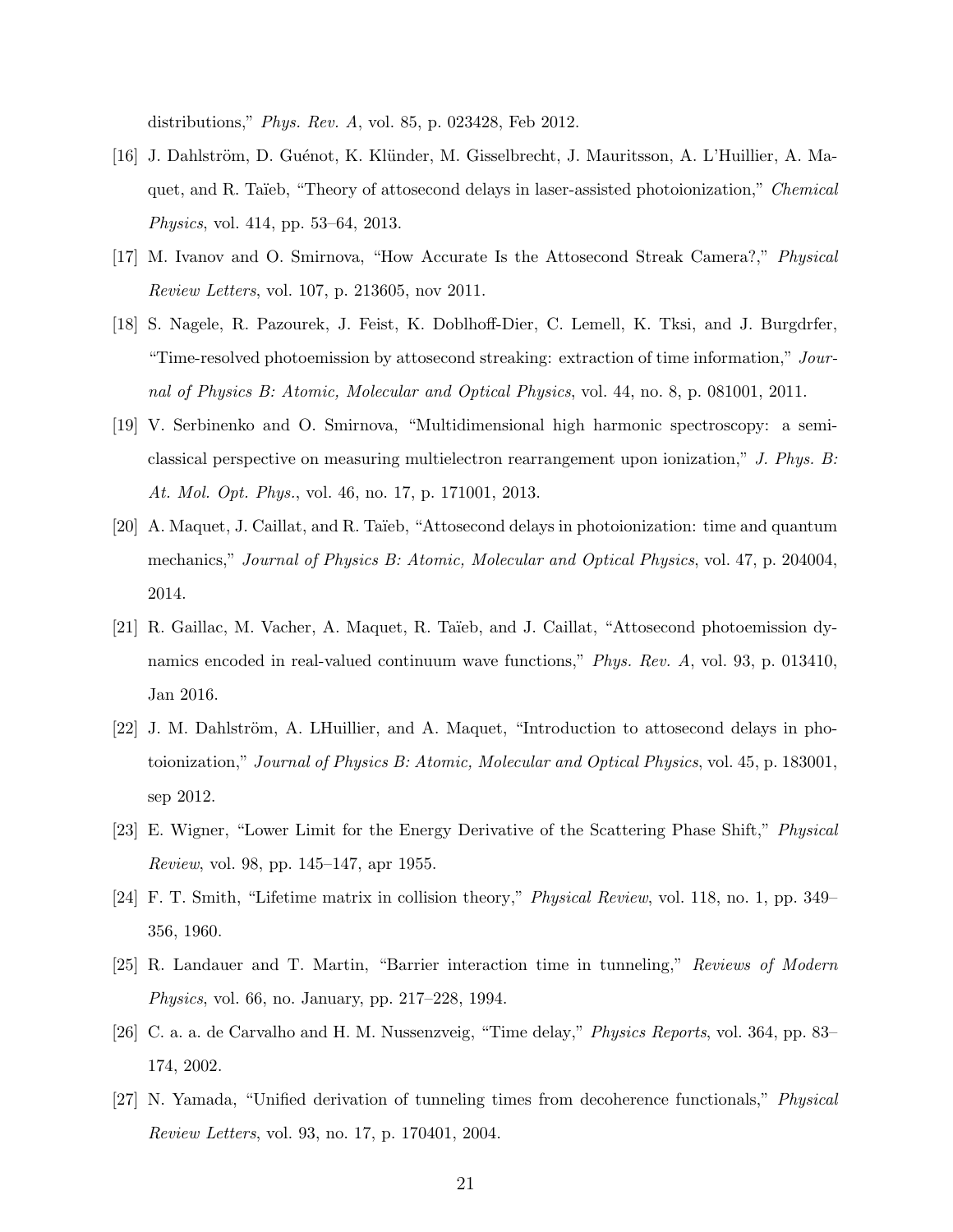- <span id="page-21-0"></span>[28] J. Kaushal, F. Morales, L. Torlina, M. Ivanov, and O. Smirnova, "Spinorbit Larmor clock for ionization times in one-photon and strong-field regimes," Journal of Physics B: Atomic, Molecular and Optical Physics, vol. 48, no. 23, p. 234002, 2015.
- <span id="page-21-1"></span>[29] L. V. Keldysh, "Ionization in the field of a strong electromagnetic wave," Soviet Physics JETP, vol. 20, no. 5, pp. 1307–1314, 1965.
- <span id="page-21-2"></span>[30] A. M. Perelomov, V. S. Popov, and M. V. Terent'ev, "Ionization of Atoms in an alternating electric field," Soviet Physics JETP, vol. 23, no. 5, pp. 924–934, 1966.
- <span id="page-21-3"></span>[31] A. M. Perelomov, V. S. Popov, and M. V. Terent'ev, "Ionization of atoms in an alternating electric field: II," Soviet Physics JETP, vol. 24, no. 1, pp. 207–217, 1967.
- <span id="page-21-4"></span>[32] F. H. M. Faisal, "Multiple absorption of laser photons by atoms," Journal of Physics B: Atomic and Molecular Physics, vol. 6, pp. L89–L92, 1973.
- <span id="page-21-5"></span>[33] H. R. Reiss, "Effect of an intense electromagnetic field on a weakly bound system," Physical Review A, vol. 22, no. 5, pp. 1786–1813, 1980.
- <span id="page-21-6"></span>[34] L. Torlina and O. Smirnova, "Time-dependent analytical R-matrix approach for strong-field dynamics. I. One-electron systems," Physical Review A, vol. 86, p. 043408, 2012.
- [35] L. Torlina, M. Ivanov, Z. B. Walters, and O. Smirnova, "Time-dependent analytical r-matrix approach for strong-field dynamics. ii. many-electron systems," Physical Review A, vol. 86, no. 4, p. 043409, 2012.
- <span id="page-21-12"></span>[36] J. Kaushal and O. Smirnova, "Nonadiabatic coulomb effects in strong-field ionization in circularly polarized laser fields," Physical Review A, vol. 88, no. 1, p. 013421, 2013.
- <span id="page-21-10"></span>[37] J. Kaushal, F. Morales, and O. Smirnova, "Opportunities for detecting ring currents using an attoclock setup," Physical Review A, vol. 92, no. 6, p. 063405, 2015.
- <span id="page-21-11"></span>[38] L. Torlina, J. Kaushal, and O. Smirnova, "Time-resolving electron-core dynamics during strong-field ionization in circularly polarized fields," Physical Review A - Atomic, Molecular, and Optical Physics, vol. 88, p. 053403, 2013.
- <span id="page-21-7"></span>[39] L. Torlina, F. Morales, H. Muller, and O. Smirnova, "Ab initio verification of the analytical r-matrix theory for strong field ionization," Journal of Physics B: Atomic, Molecular and Optical Physics, vol. 47, no. 20, p. 204021, 2014.
- <span id="page-21-8"></span>[40] S. V. Popruzhenko and D. Bauer, "Strong field approximation for systems with Coulomb interaction," Journal of Modern Optics, vol. 55, no. 16, pp. 2573–2589, 2008.
- <span id="page-21-9"></span>[41] S. V. Popruzhenko, G. G. Paulus, and D. Bauer, "Coulomb-corrected quantum trajectories in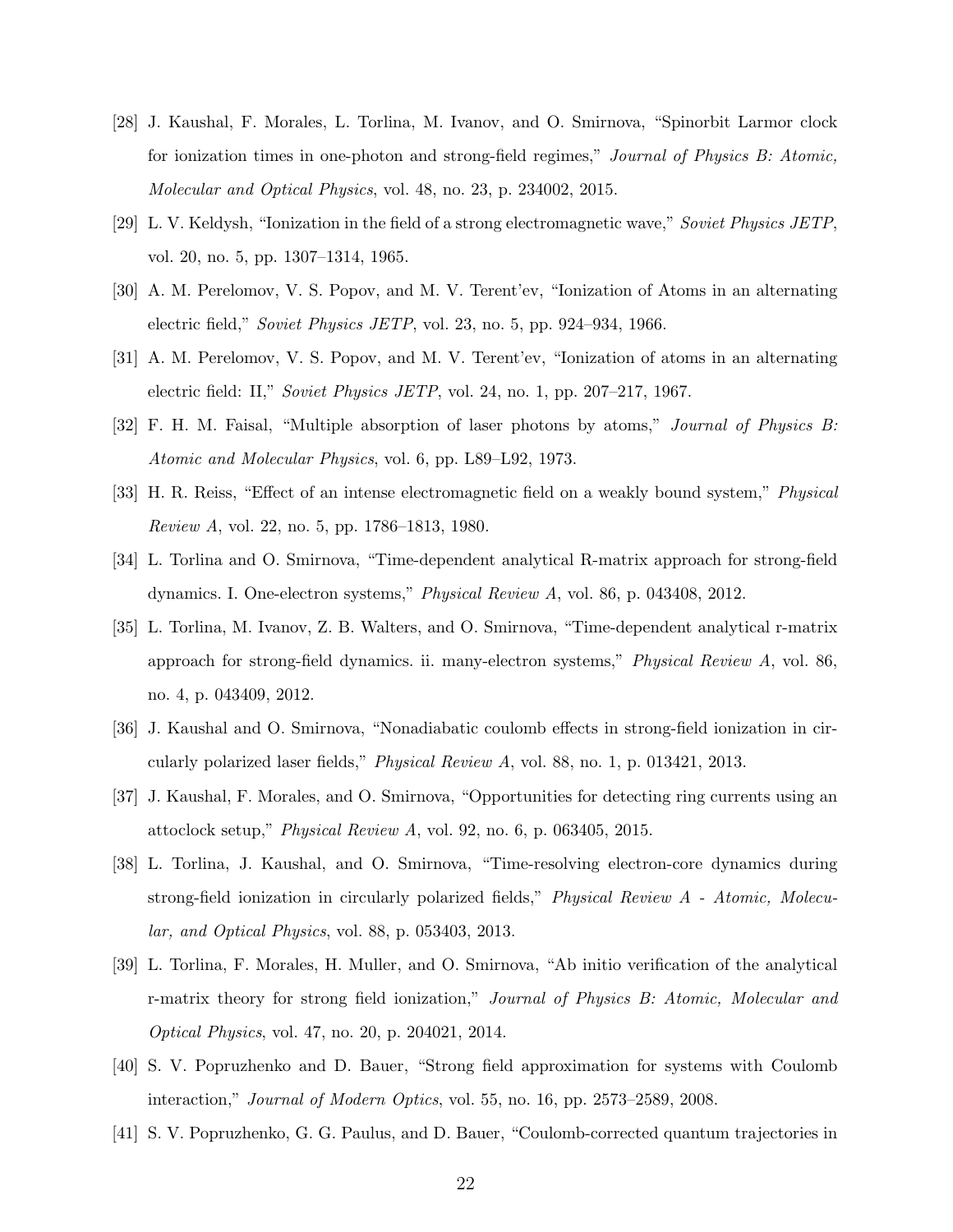strong-field ionization," Physical Review A, vol. 77, p. 053409, 2008.

- <span id="page-22-0"></span>[42] S. Popruzhenko, "Keldysh theory of strong field ionization: history, applications, difficulties and perspectives," Journal of Physics B: Atomic, Molecular and Optical Physics, vol. 47, no. 20, p. 204001, 2014.
- <span id="page-22-1"></span>[43] S. Popruzhenko, "Invariant form of coulomb corrections in the theory of nonlinear ionization of atoms by intense laser radiation," Journal of Experimental and Theoretical Physics, vol. 118, no. 4, pp. 580–586, 2014.
- <span id="page-22-2"></span>[44] P. B. Corkum, "Plasma perspective on strong field multiphoton ionization," Physical Review Letters, vol. 71, no. 13, pp. 1994–1997, 1993.
- <span id="page-22-3"></span>[45] K. Schafer, B. Yang, L. DiMauro, and K. Kulander, "Above threshold ionization beyond the high harmonic cutoff," *Physical review letters*, vol. 70, no. 11, p. 1599, 1993.
- [46] H. van Linden van den Heuvell and H. Muller, Multiphoton Processes (Cambridge Studies in Modern Optics 8), Editors: S.J. Smith and P.L. Knight. Cambridge University Press, 1988.
- [47] P. Corkum, N. Burnett, and F. Brunel, "Above-threshold ionization in the long-wavelength limit," Physical review letters, vol. 62, no. 11, p. 1259, 1989.
- <span id="page-22-4"></span>[48] M. Y. Kuchiev, "Atomic antenna," Soviet Journal of Experimental and Theoretical Physics Letters, vol. 45, p. 404, 1987.
- <span id="page-22-5"></span>[49] M. Lewenstein, P. Balcou, M. Y. Ivanov, A. Lhuillier, and P. B. Corkum, "Theory of highharmonic generation by low-frequency laser fields," *Physical Review A*, vol. 49, no. 3, p. 2117, 1994.
- <span id="page-22-6"></span>[50] P. Salières, B. Carré, L. Le Déroff, F. Grasbon, G. Paulus, H. Walther, R. Kopold, W. Becker, D. Milošević, A. Sanpera, et al., "Feynman's path-integral approach for intense-laser-atom interactions," Science, vol. 292, no. 5518, pp. 902–905, 2001.
- <span id="page-22-7"></span>[51] O. Smirnova and M. Ivanov, "Multielectron high harmonic generation: Simple man on a complex plane," Attosecond and XUV Physics, pp. 201–256, 2014.
- <span id="page-22-8"></span>[52] O. Smirnova and M. Y. Ivanov, "Multielectron high harmonic generation: simple man on a complex plane," arXiv preprint: arXiv:1304.2413, 2013.
- <span id="page-22-9"></span>[53] O. Smirnova, M. Spanner, and M. Ivanov, "Analytical solutions for strong field-driven atomic and molecular one- and two-electron continua and applications to strong-field problems," Physical Review A, vol. 77, p. 033407, 2008.
- <span id="page-22-10"></span>[54] O. Smirnova, A. S. Mouritzen, S. Patchkovskii, and M. Y. Ivanov, "Coulomb–laser coupling